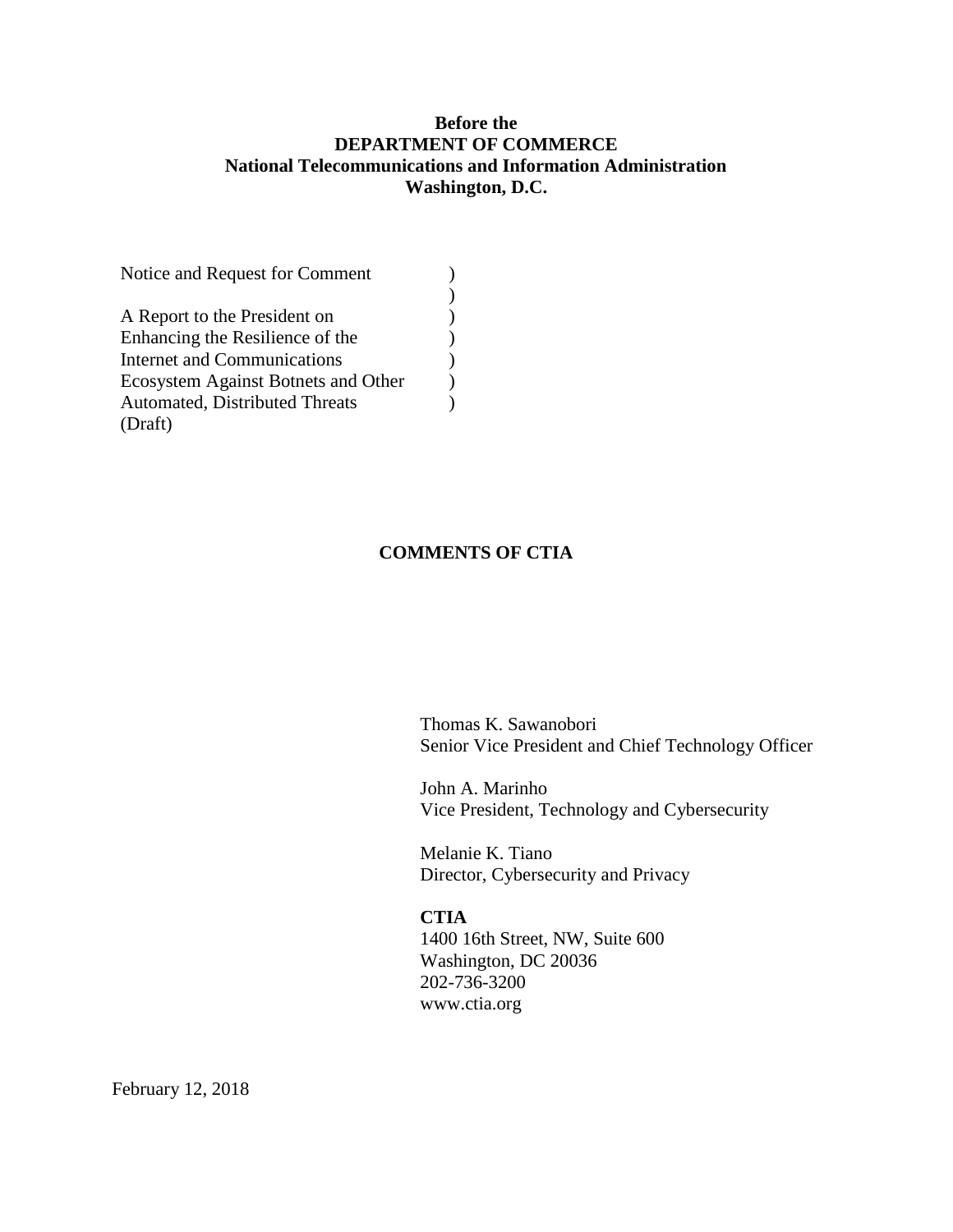# **TABLE OF CONTENTS**

| I.   |                                                                                                                       |                                                                                                                                                         |  |  |  |
|------|-----------------------------------------------------------------------------------------------------------------------|---------------------------------------------------------------------------------------------------------------------------------------------------------|--|--|--|
| II.  | THE DRAFT RIGHTLY FOCUSES ON INTERNATIONAL EFFORTS AND                                                                |                                                                                                                                                         |  |  |  |
| III. | THE REPORT CAN HELP THE PRESIDENT BY CLOSELY ALIGNING WITH<br>THE NSTAC REPORT AND FULLY DESCRIBING THE LANDSCAPE. 3  |                                                                                                                                                         |  |  |  |
|      | A.                                                                                                                    | Close aligment with the NSTAC Report will help the Departments offer a                                                                                  |  |  |  |
|      | <b>B.</b>                                                                                                             | The Report should provide additional detail on current efforts, such as                                                                                 |  |  |  |
|      | C.                                                                                                                    | The Report should address barriers like liability and regulatory uncertainty5                                                                           |  |  |  |
|      | D.                                                                                                                    | The Report suggests a market failure, but it is premature to draw conclusions                                                                           |  |  |  |
|      | E.                                                                                                                    | The Departments should specify who in government is responsible for Actions                                                                             |  |  |  |
| IV.  |                                                                                                                       | THE REPORT SHOULD USE ONGOING WORK TO PROMOTE THE<br>ADAPTABLE, SUSTAINABLE, AND SECURE MARKETPLACE ENVISIONED                                          |  |  |  |
|      | A.                                                                                                                    | Baseline security profiles for IoT devices, proposed in Action 1.1, should<br>focus on government, and international efforts to promote security should |  |  |  |
|      | <b>B.</b>                                                                                                             | Security in commercial-off-the-shelf software, Action 1.2, should be                                                                                    |  |  |  |
|      | C.                                                                                                                    | Work is underway to mitigate distributed threats, as called for in Action 1.3. 11                                                                       |  |  |  |
|      | D.                                                                                                                    | Action 1.4, on collaboration to ensure adoption of IoT best practices, is                                                                               |  |  |  |
| V.   | GOAL TWO PUTS TOO MUCH EMPHASIS ON THE NETWORK LAYER AND<br>SHOULD NOTE CURRENT INFRASTRUCTURE COORDINATION EFFORTS13 |                                                                                                                                                         |  |  |  |
|      | А.                                                                                                                    | Collaboration called for in Action 2.1 occurs now and is expanding13                                                                                    |  |  |  |
|      | <b>B.</b>                                                                                                             | A cybersecurity framework profile for enterprise DDoS prevention and<br>mitigation (Action 2.2) is promising and would need to be carefully scoped14    |  |  |  |
|      | C.                                                                                                                    | Action 2.3 should focus on tools to improve federal cybersecurity so that the                                                                           |  |  |  |
|      | D.                                                                                                                    | Robust industry and government collaboration on information sharing                                                                                     |  |  |  |
|      | Ε.                                                                                                                    | Action 2.5 focuses on network functions but overlooks key complexities18                                                                                |  |  |  |
| VI.  |                                                                                                                       | <b>GOAL THREE SHOULD FOCUS ON IOT MANAGEMENT INNOVATIONS</b>                                                                                            |  |  |  |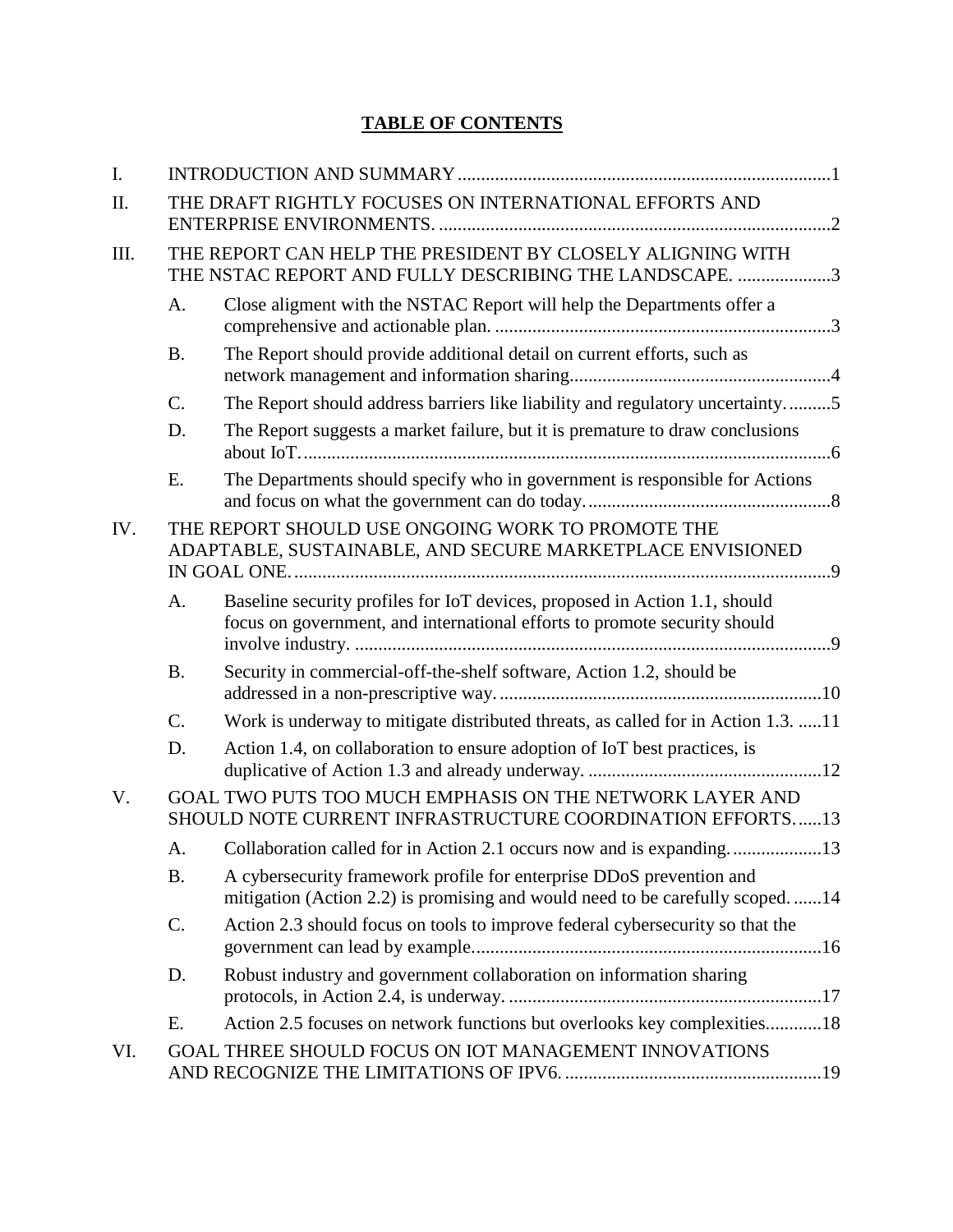|       | A.              | The Report should tout emerging managed services for home and small                                                                                     |     |
|-------|-----------------|---------------------------------------------------------------------------------------------------------------------------------------------------------|-----|
|       | <b>B.</b>       | IPv6 offers benefits but Action 3.4 needs refinement to align with the NSTAC                                                                            | .20 |
| VII.  |                 | THE COMPLEXITIES OF INDUSTRY-GOVERNMENT COALITIONS SHOULD                                                                                               | .21 |
|       | A.              | CTIA supports collaboration with law enforcement as appropriate on efforts<br>like botnet takedowns, but Action 4.1 should recognize the challenges in  | .21 |
|       | <b>B.</b>       | In Action 4.3 the Report appears to open the door to regulation and sector-                                                                             | .23 |
|       | $C$ .           | The Report should emphasize voluntary, risk-based collaboration with the                                                                                | .23 |
| VIII. |                 | AWARENESS, EDUCATION SOLUTIONS, AND PRIVATE INNOVATION                                                                                                  | .24 |
|       | $A_{\cdot}$     | Action 5.1 should recognize complexities of consumer disclosures and                                                                                    |     |
|       | <b>B.</b>       | The Departments should not promote "labeling schemes for industrial IoT<br>applications" in Action 5.2 because innovation will shape certifications and | .25 |
|       | $\mathcal{C}$ . | The Departments should expand on Action 5.5's call for a public awareness                                                                               |     |
| IX.   |                 |                                                                                                                                                         |     |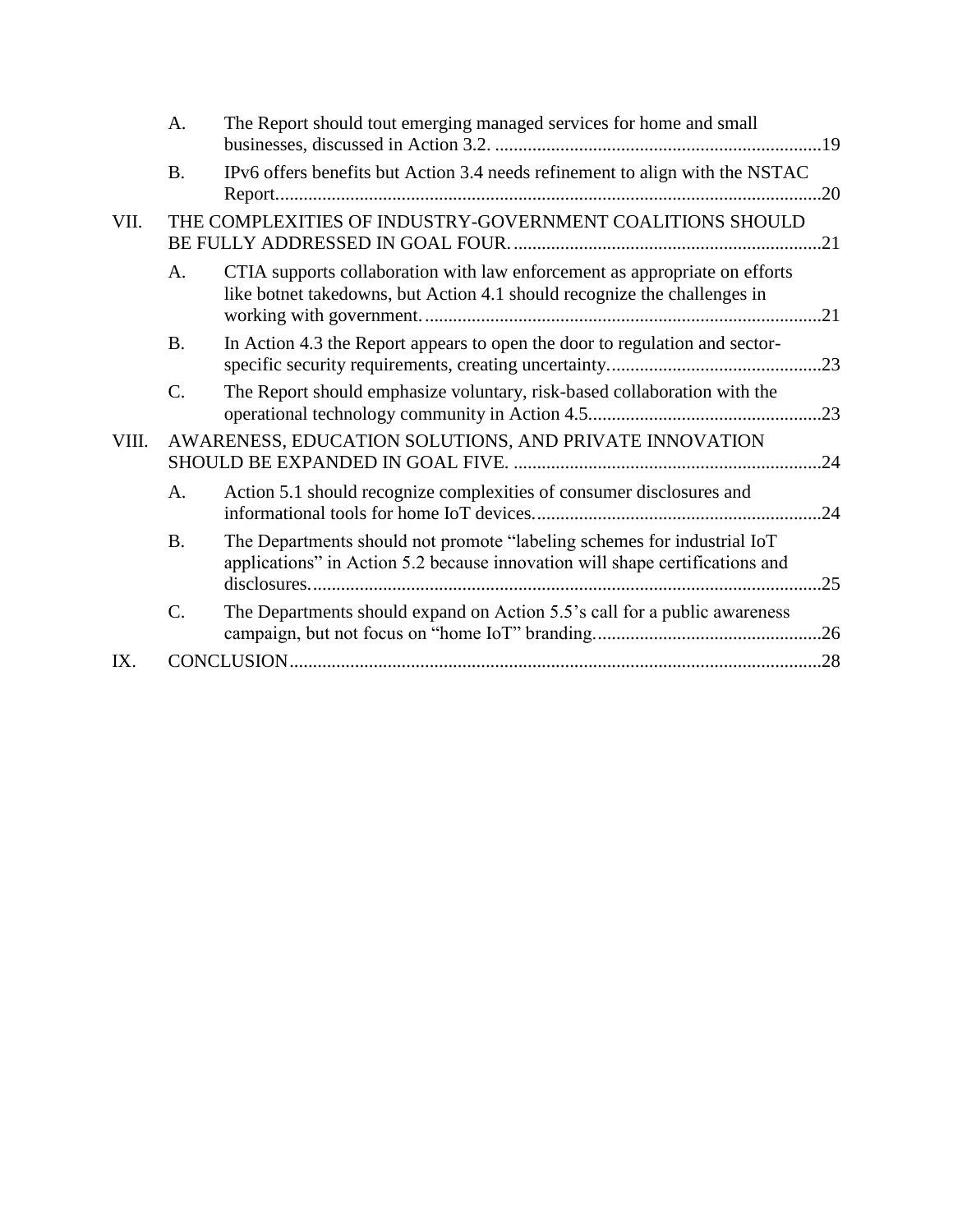#### **I. INTRODUCTION AND SUMMARY**

CTIA<sup>1</sup> members are pleased to provide feedback on the Department of Commerce's and National Telecommunications and Information Administration's ("NTIA's") Notice and Request for Public Comment ("Request")<sup>2</sup> on the Department of Commerce's and Department of Homeland Security's ("DHS's") (together, "Departments'") Draft Report to the President on "Enhancing the Resilience of the Internet and Communications Ecosystem Against Botnets and Other Automated, Distributed Threats" ("Report").<sup>3</sup> The Request implements Executive Order 13800, "Strengthening the Cybersecurity of Federal Networks and Critical Infrastructure,"<sup>4</sup> and seeks feedback on the Report's "characterization of risks and the state of the ecosystem, the goals laid out, and the actions to further these goals."

Cybersecurity is a top priority for the wireless and Internet industries, which have been actively responding to botnets and other risks for years. Companies have partnered with DHS in venues like the National Cybersecurity and Communications Integration Center ("NCCIC") and U.S. Computer Emergency Readiness Team ("US-CERT") for decades. Industry has also actively engaged with NIST in developing its "Framework for Improving Critical Infrastructure

<sup>1</sup> CTIA® (www.ctia.org) represents the U.S. wireless communications industry and the companies throughout the mobile ecosystem that enable Americans to lead a 21st century connected life. The association's members include wireless carriers, device manufacturers, suppliers as well as apps and content companies. CTIA vigorously advocates at all levels of government for policies that foster continued wireless innovation and investment. The association also coordinates the industry's voluntary best practices, hosts educational events that promote the wireless industry and co-produces the industry's leading wireless tradeshow. CTIA was founded in 1984 and is based in Washington, D.C.

<sup>2</sup> *Request for Public Comment on Promoting Stakeholder Action Against Botnets and Other Automated Threats*, 83 Fed. Reg. 1342 (Jan. 11, 2008), [https://www.ntia.doc.gov/files/ntia/publications/fr](https://www.ntia.doc.gov/files/ntia/publications/fr-botnet_report_rfc_01112018.pdf)[botnet\\_report\\_rfc\\_01112018.pdf](https://www.ntia.doc.gov/files/ntia/publications/fr-botnet_report_rfc_01112018.pdf)

<sup>3</sup> The Secretary of Commerce and The Secretary of Homeland Security, *A Report to the President on Enhancing the Resilience of the Internet and Communications Ecosystem Against Botnets and Other Automated, Distributed Threats*, Draft for Public Comment (Jan. 5, 2018) ("*Report*") , [https://www.ntia.doc.gov/files/ntia/publications/eo\\_13800\\_botnet\\_report\\_for\\_public\\_comment.pdf](https://www.ntia.doc.gov/files/ntia/publications/eo_13800_botnet_report_for_public_comment.pdf)

<sup>4</sup> Exec. Order No. 13800, 82 Fed. Reg. 22391 (May 11, 2017).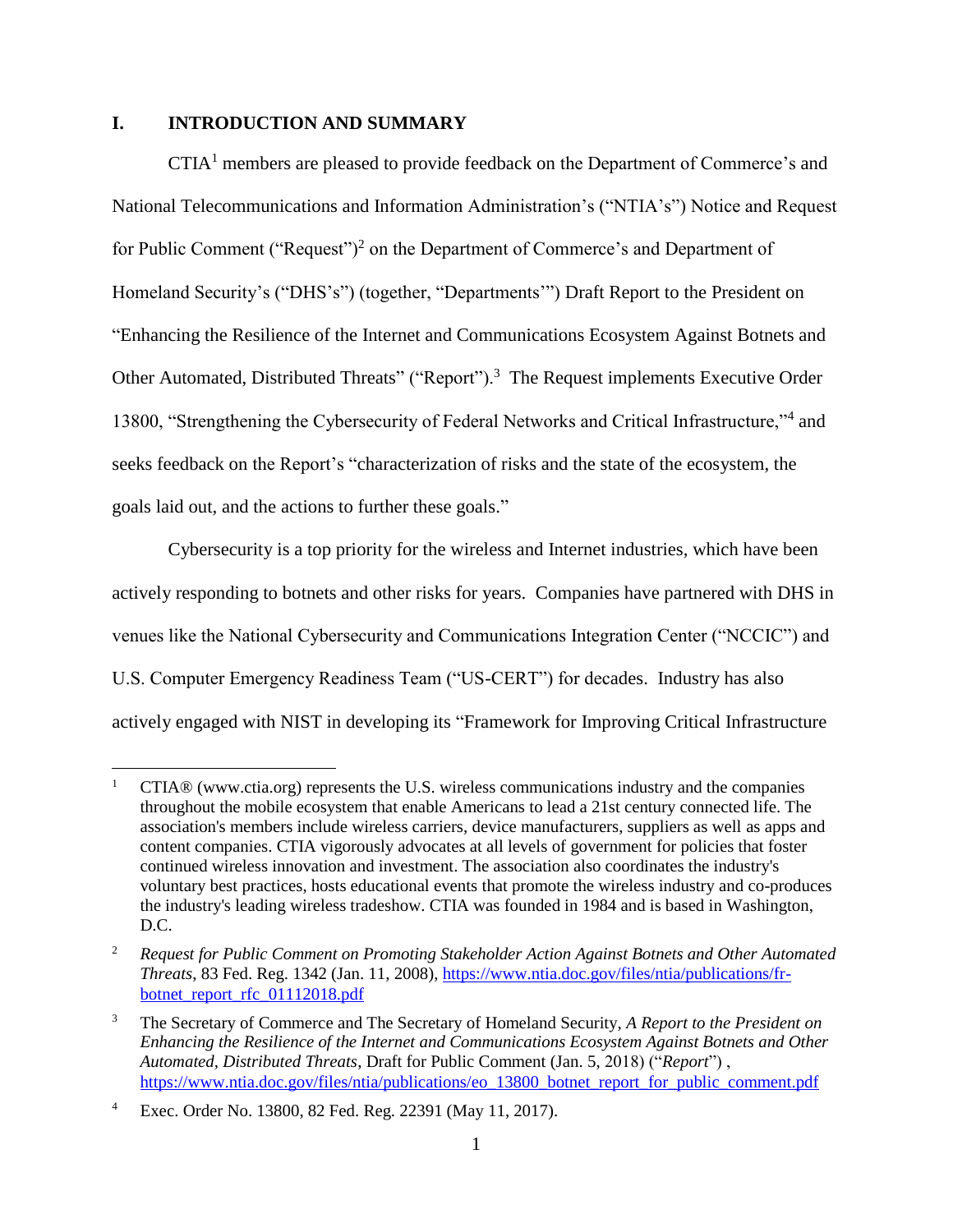for Cybersecurity" ("CFS" or "Framework").<sup>5</sup> Our members use sophisticated filtering and other techniques to thwart attacks, and are building new architectures and software-defined networks to support security in Fifth Generation ("5G") networks.

The Departments have a tremendous opportunity to advise the President on botnets and other automated distributed attacks. CTIA offers a number of suggestions<sup>6</sup> that will assist the Departments in developing a roadmap. In the Report to the President, the Departments should:

- Closely align the Report's findings with the NSTAC Report;
- Describe ongoing security efforts led by the private sector;
- Promote industry innovation and avoid suggesting mandates;
- Examine barriers like liability risks and regulatory uncertainty;
- Avoid singling out the network layer, even if unintentionally;
- Support IoT management services and other innovations; and
- Acknowledge the complexities of information sharing and coalitions.

CTIA and its members look forward to helping the Administration and the federal

government address botnets and other distributed automated attacks.

# **II. THE DRAFT RIGHTLY FOCUSES ON INTERNATIONAL EFFORTS AND ENTERPRISE ENVIRONMENTS.**

The Report analyzes the global nature of DDoS and other automated distributed attacks,

noting that most compromised devices in recent botnet attacks have been located outside of the

United States.<sup>7</sup> The Report is correct that "[n]o single stakeholder community can address the

problem in isolation."<sup>8</sup> And the Departments should continue to emphasize international

 $\overline{a}$ <sup>5</sup> National Institute of Standards and Technology (NIST), *Framework for Improving Critical Infrastructure Cybersecurity Version 1.1 Draft 2* (Dec. 5, 2017) ("*CSF Version 1.1 Draft 2*"), [https://www.nist.gov/sites/default/files/documents/2017/12/05/draft-2\\_framework-v1-1\\_without](https://www.nist.gov/sites/default/files/documents/2017/12/05/draft-2_framework-v1-1_without-markup.pdf)[markup.pdf](https://www.nist.gov/sites/default/files/documents/2017/12/05/draft-2_framework-v1-1_without-markup.pdf)

<sup>6</sup> CTIA comments on all Goals and Actions except for Actions 3.1, 3.3, 4.2, 4.4, 5.3, and 5.4

<sup>7</sup> *Report* at 7.

<sup>8</sup> *Id.* at 3.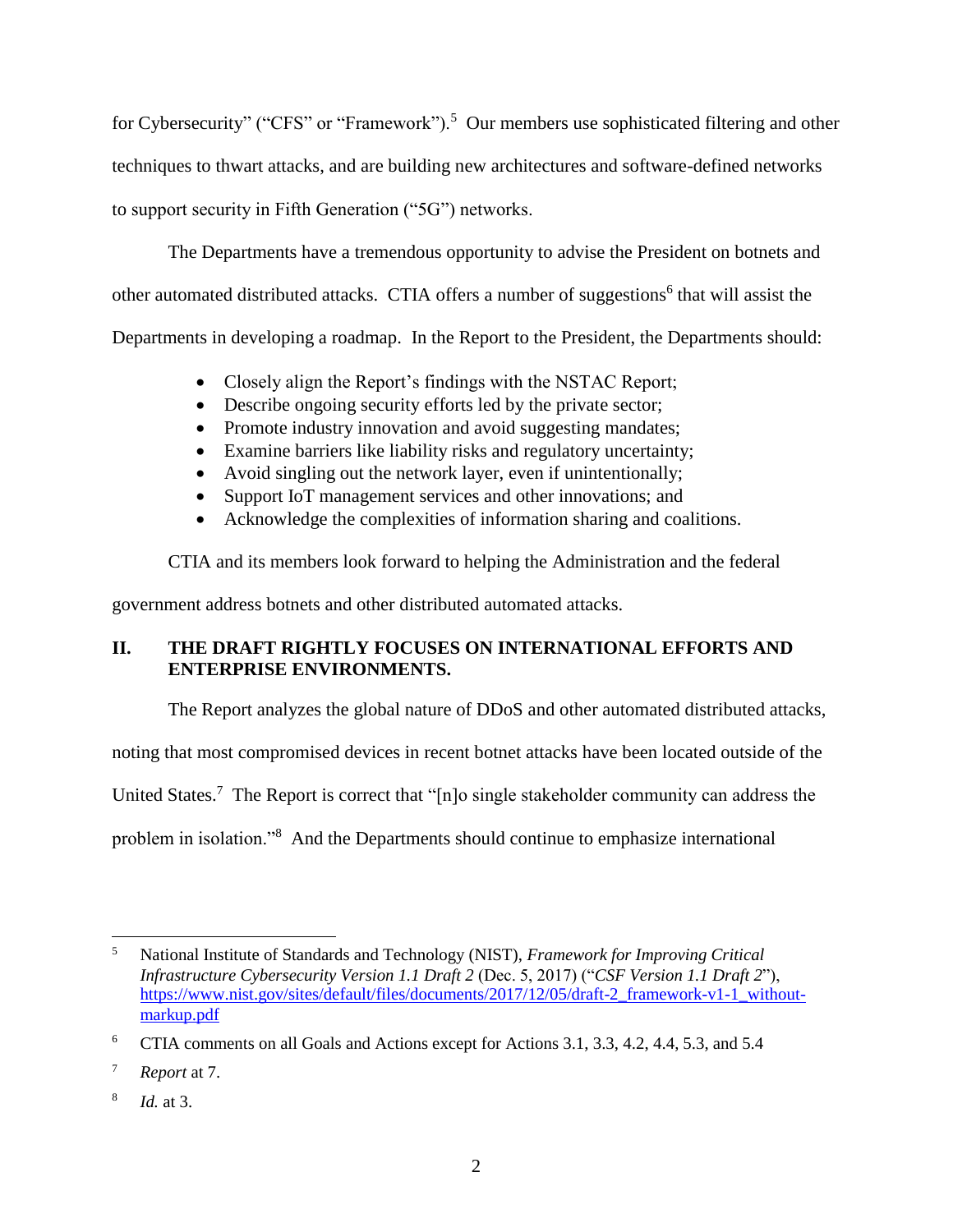engagement and the need for harmonized and aggressive international work on these issues, with the U.S. taking the lead on pressuring countries that aid and abet malicious actors.

The Report also rightly focuses on enterprise networks, finding that "[m]any at-risk enterprises are unaware of the potential impacts of DDoS attacks on their operations," and that many enterprises may not understand their Internet service contracts or use available DDoS mitigations.<sup>9</sup> It calls for more widespread use of the NIST CSF, as well as for increased consumer education.<sup>10</sup> CTIA supports these goals and is ready to help advance them.

#### **III. THE REPORT CAN HELP THE PRESIDENT BY CLOSELY ALIGNING WITH THE NSTAC REPORT AND FULLY DESCRIBING THE LANDSCAPE.**

#### **A. Close aligment with the NSTAC Report will help the Departments offer a comprehensive and actionable plan.**

The Departments sought extensive input for this Report through its workshop, request for comment, and through the President's NSTAC.<sup>11</sup> The NSTAC's "Report to the President on Internet and Communications Resilience" ("NSTAC Report") contains thorough assessments and recommendations.<sup>12</sup> While the Departments refer to the NSTAC Report, CTIA believes that the NSTAC's expertise should be more fully incorporated into this Report to the President.

The NSTAC examined how the private sector and government can collaborate to enhance the resilience of the Internet and communications ecosystem from automated distributed attacks. The NSTAC Report was informed by nearly forty subject-matter experts from government,

<sup>9</sup> *Id.* at 12.

<sup>10</sup> *Id.* at 13.

*Id.* at 3.

<sup>12</sup> National Security Telecommunications Advisory Committee (NSTAC), *Report to the President on Internet and Communications Resilience*, Draft (2017) ("*NSTAC Report*"), [https://www.dhs.gov/sites/default/files/publications/NSTAC%20Report%20to%20the%20President%](https://www.dhs.gov/sites/default/files/publications/NSTAC%20Report%20to%20the%20President%20on%20ICR%20FINAL%20DRAFT%20-%20508%20compliant.pdf) [20on%20ICR%20FINAL%20DRAFT%20-%20508%20compliant.pdf](https://www.dhs.gov/sites/default/files/publications/NSTAC%20Report%20to%20the%20President%20on%20ICR%20FINAL%20DRAFT%20-%20508%20compliant.pdf)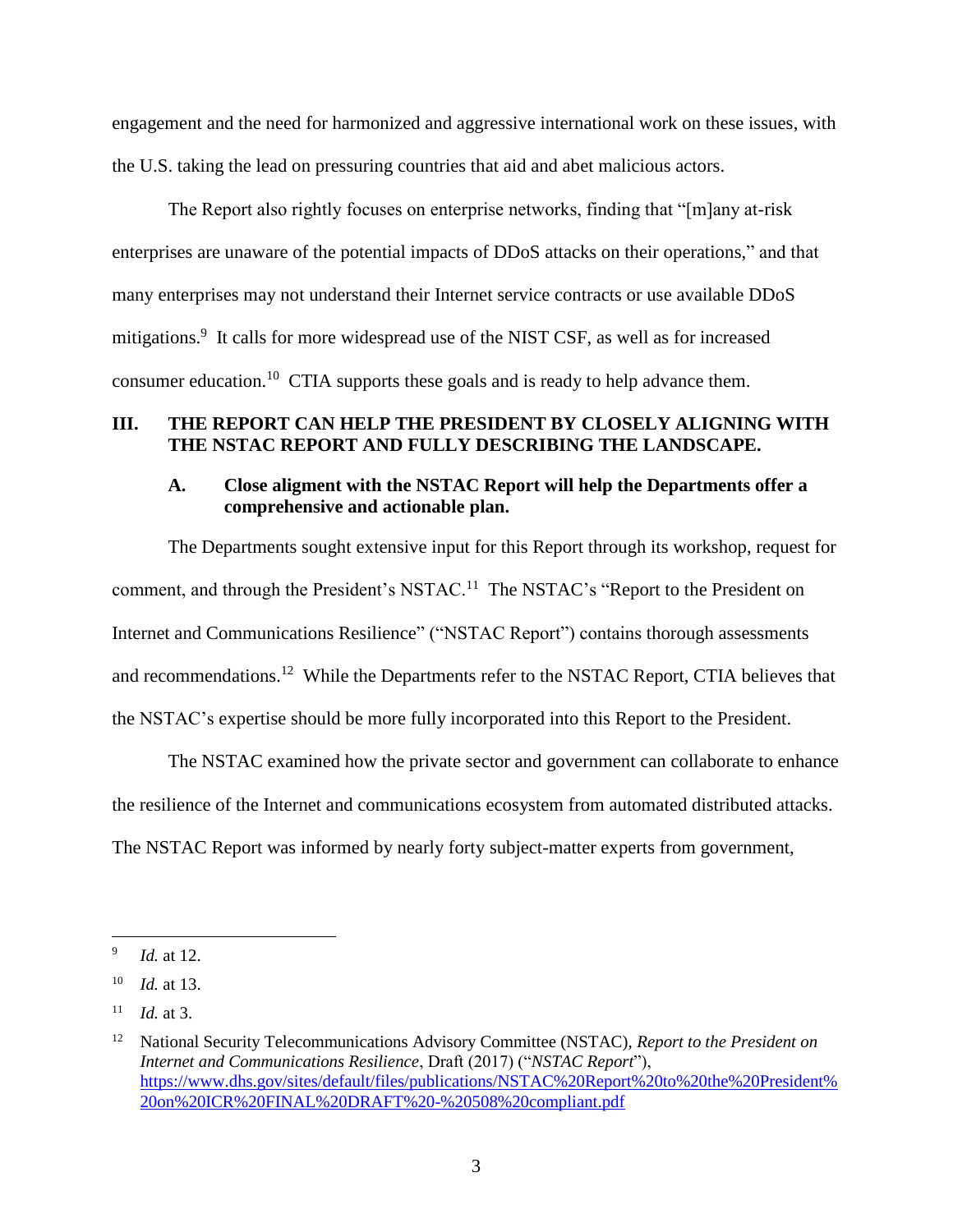industry, and academia.<sup>13</sup> NSTAC reviewed federal cybersecurity policies; research and best practices; and guidance from NIST and NTIA.<sup>14</sup>

Based on these inputs, NSTAC's Report to the President offers guidance for mitigating threats posed by botnets and other DDoS attacks. It provides a detailed description of the global Internet ecosystem and the threats it presents. It identifies challenges and mitigation efforts for networks, consumers/the edge/devices, enterprises, and software/applications/operating systems, and internationally. It offers actionable short- and long-term recommendations, as well as a proposed "moonshot" to examine Internet security. Finally, it identifies opportunities for government to further collaborate with industry. The NSTAC's expertise and thoughtful suggestions should be fully incorporated in this Report to the President.

#### **B. The Report should provide additional detail on current efforts, such as network management and information sharing.**

The wireless and Internet industries are leading on cybersecurity. Incentives for the communications sector to manage risk are aligned because the ecosystem wants to protect its users and prevent the enormous costs imposed by cybercrime.<sup>15</sup> For example, due to the Mirai botnet attack, Dyn lost an estimated 8% of its business,<sup>16</sup> and the impact on Mirai-affected sites is estimated to have averaged \$22,000 per minute of downtime.<sup>17</sup> Attacks have real costs.

<sup>&</sup>lt;sup>13</sup> *See NSTAC Report*, Exhibit A. Topics included botnet and DDoS attacks; network and web-based product development and management; internet measuring and attack modeling; distributed systems and algorithms; developments in telecommunications and IoT technologies; emerging security challenges; the NIST CSF; cyber behavior analytics; law enforcement and botnet takedowns; and cybersecurity practices abroad, among others.

<sup>14</sup> *Id.* at § 1.2.

<sup>15</sup> NIST, *Impacts: Cybersecurity* (explaining that cyberattacks cost businesses \$400B per year), <https://www.nist.gov/industry-impacts/cybersecurity>

<sup>16</sup> Sam Varghese, *DDoS attack on Dyn costly for company: claim*, iTWire, (Feb. 6, 2017), <https://www.itwire.com/security/76717-ddos-attack-on-dyn-costly-for-company-claim.html>

<sup>17</sup> Ponemon Institute & Radware, *Cyber Security on the Offense: A Study of IT Security Experts*, at 1 (Nov. 2012),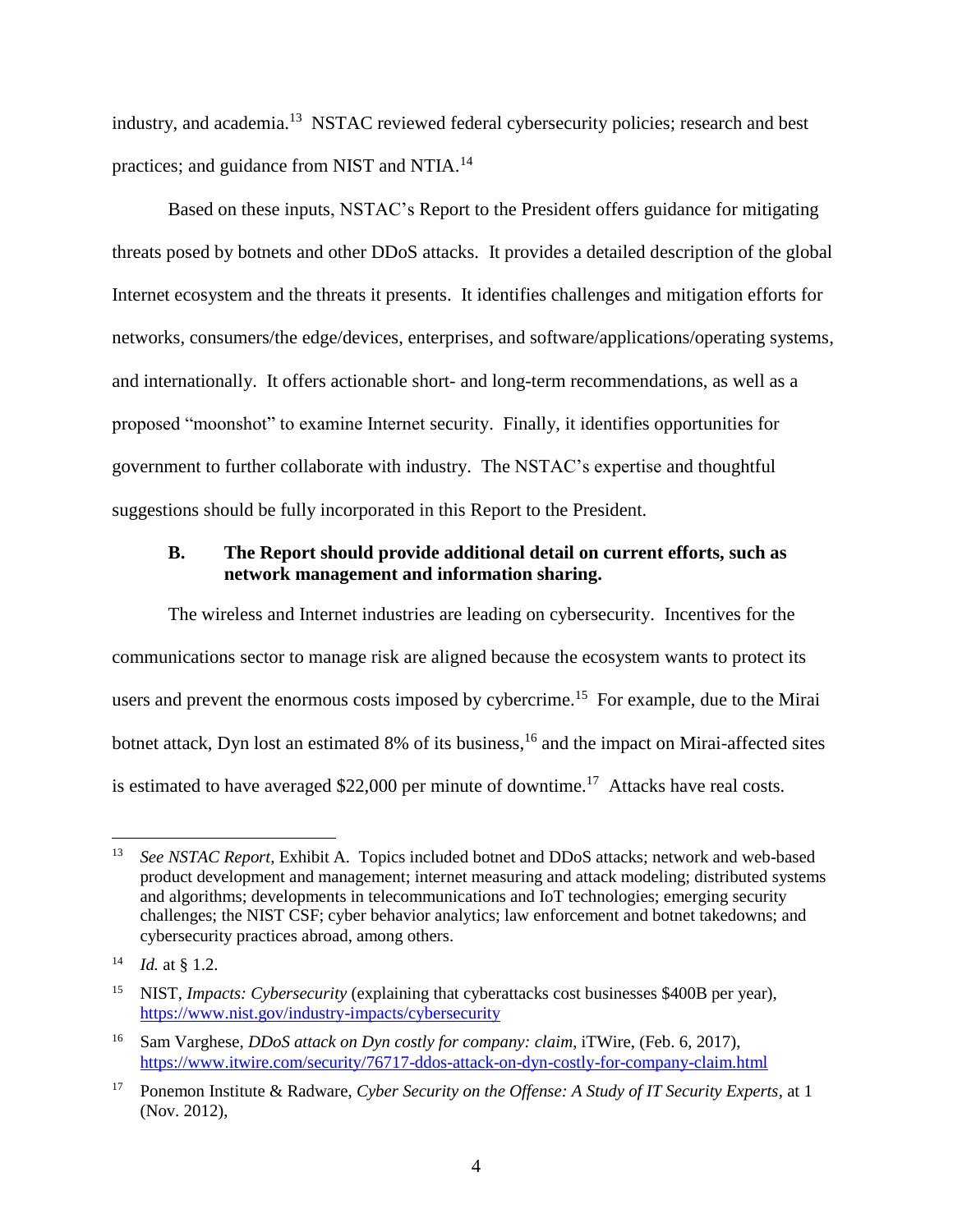Industry commitment is evident in numerous efforts and confirmed in the NSTAC Report. Industry receives and provides agency input in, for example, the FCC's Communications Security, Reliability, and Interoperability Council (CSRIC)<sup>18</sup> and Technological Advisory Council (TAC); works with domestic and international standards bodies; <sup>19</sup> and engages in myriad efforts coordinated by DHS, the sector specific agency for communication. Industry works through groups like CTIA's Cybersecurity Working Group ("CSWG")—an industry-led group created in 2012 and comprised of over 30 companies, including operators, network suppliers, device suppliers, and security companies—to address issues like automated indicator sharing, authentication, and distributed attacks. Related work abounds.<sup>20</sup> The Report should ensure that the President can fully consider these efforts so that they are properly leveraged in any future federal policy.

#### **C. The Report should address barriers like liability and regulatory uncertainty.**

The Report does not address barriers to implementing many of the Actions it calls for. Information sharing, certification regimes, and labeling involve some risk related to public disclosure of sensitive information, responsibility, and liability. The Report briefly notes some commenters' concerns,<sup>21</sup> but the Report should explicitly consider barriers.

https://security.radware.com/uploadedfiles/resources\_and\_content/attack\_tools/cybersecurityont [heoffense.pdf](https://security.radware.com/uploadedfiles/resources_and_content/attack_tools/cybersecurityont%20heoffense.pdf)

<sup>&</sup>lt;sup>18</sup> Communications Security Reliability and Interoperability Council (CSRIC) III, U.S. AntiBot Code of Conduct (ABCs) for Internet Service Providers (ISPs), Final Report, WG 7 (Mar. 2012), [https://transition.fcc.gov/bureaus/pshs/advisory/csric3/CSRIC-III-WG7-FinalReportFinal.pdf.](https://transition.fcc.gov/bureaus/pshs/advisory/csric3/CSRIC-III-WG7-FinalReportFinal.pdf)

<sup>&</sup>lt;sup>19</sup> Examples include work with 3rd Generation Partnership Project (3GPP), Institute of Electrical and Electronics Engineers, Inc. (IEEE), oneM2M Partners (oneM2M), Alliance for Telecommunications Industry Solutions (ATIS), and GSM Association (GSMA).

<sup>&</sup>lt;sup>20</sup> For example, the CSRIC Anti-Phishing Working Group focused on eliminating fraud and identity theft; the Anti-Spyware Coalition was dedicated to building a consensus on definitions and best practices around spyware; and the International Botnet Taskforce brought together public and private sector computer security specialists to share best practices, tools, and training to combat botnets.

<sup>21</sup> *Report* at 23.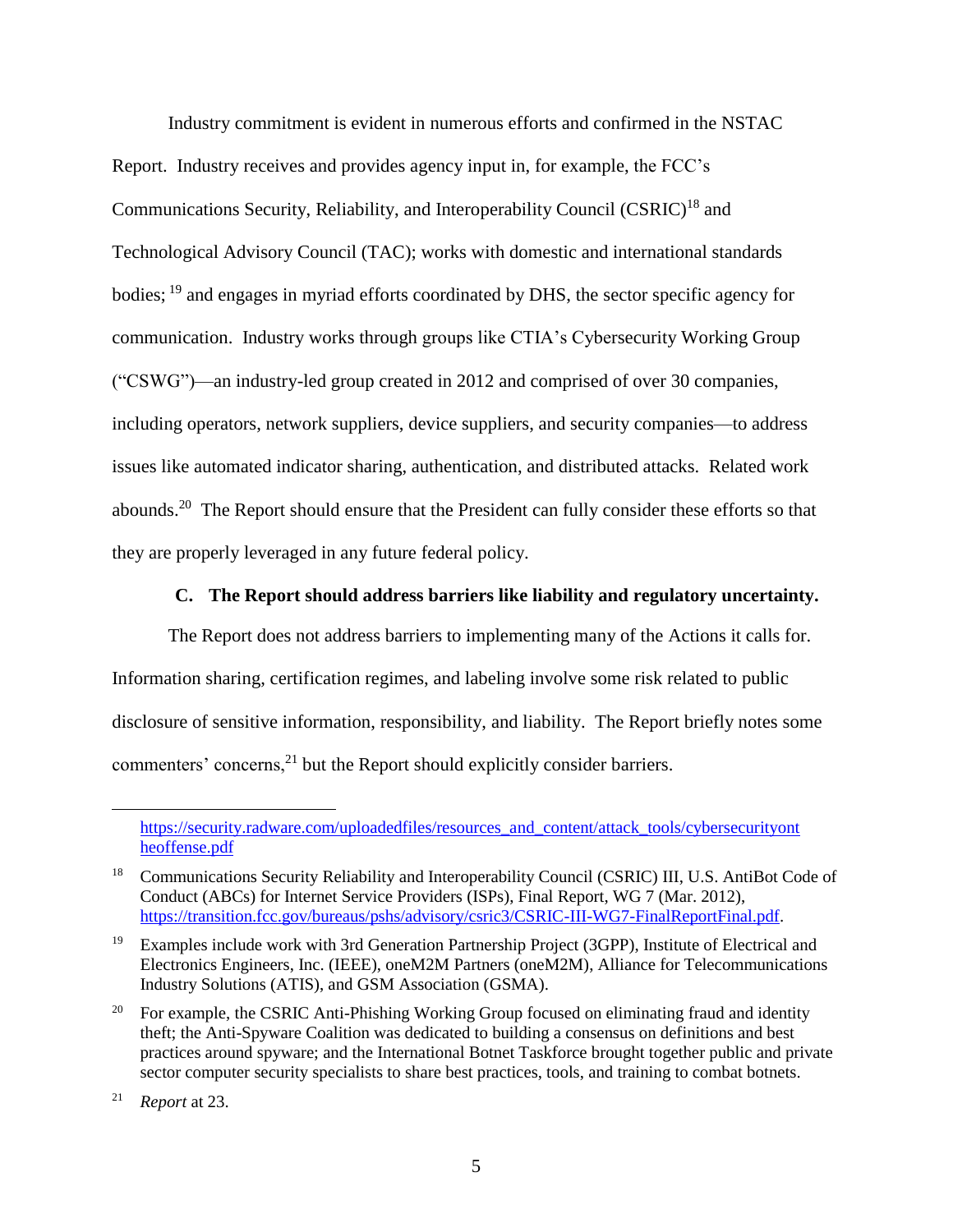DHS has already acknowledged these barriers and the power of incentives. In a 2016 report on "Strategic Principles for Securing the Internet of Things (IoT)," the agency recognized that "[p]olicymakers, legislators, and stakeholders need to consider ways to better incentivize efforts to enhance the security of IoT" by looking at "how tort liability, cyber insurance, legislation, regulation, voluntary certification management, standard-setting initiatives, voluntary industry-level initiatives, and other mechanisms could improve security" while encouraging economic activity and "groundbreaking innovation."<sup>22</sup> The Report should align with this prior work.

CTIA appreciates the Departments' recognition that the Report should not promote regulatory solutions. Assistant Secretary Redl recently affirmed this point, stating that the government "cannot solve [botnets] through government regulation."<sup>23</sup> However, perhaps unintentionally, certain parts suggest that regulation could be a solution.<sup>24</sup> In the Final Report, the Departments should consider deemphasizing the potential role of regulation.

### **D. The Report suggests a market failure, but it is premature to draw conclusions about IoT.**

The Report is right that "[p]ersonal computers and mobile devices are more secure than in years past."<sup>25</sup> While the mobile phone ecosystem is quite advanced, there is more to do, particularly on edge devices that make up the diverse IoT. Instead of focusing disproportionately

<sup>25</sup> *Id.* at 14.

<sup>&</sup>lt;sup>22</sup> U.S. Department of Homeland Security, *Strategic Principles for Securing the Internet of Things (IoT)*, Version 1.0, at 13 (Nov. 15, 2016), [https://www.dhs.gov/sites/default/files/publications/Strategic\\_Principles\\_for\\_Securing\\_the\\_Internet\\_](https://www.dhs.gov/sites/default/files/publications/Strategic_Principles_for_Securing_the_Internet_of_Things-2016-1115-FINAL....pdf) [of\\_Things-2016-1115-FINAL....pdf](https://www.dhs.gov/sites/default/files/publications/Strategic_Principles_for_Securing_the_Internet_of_Things-2016-1115-FINAL....pdf)

<sup>23</sup> News Release, *Washington: Remarks of Assistant Secretary Redl at State of the Net 2018* (Jan. 29, 2018), [https://www.ntia.doc.gov/speechtestimony/2018/remarks-assistant-secretary-redl-state-net-](https://www.ntia.doc.gov/speechtestimony/2018/remarks-assistant-secretary-redl-state-net-2018)[2018](https://www.ntia.doc.gov/speechtestimony/2018/remarks-assistant-secretary-redl-state-net-2018)

<sup>24</sup> *See, e.g.*, *Report* at Actions 2.3, 4.1, and 4.3.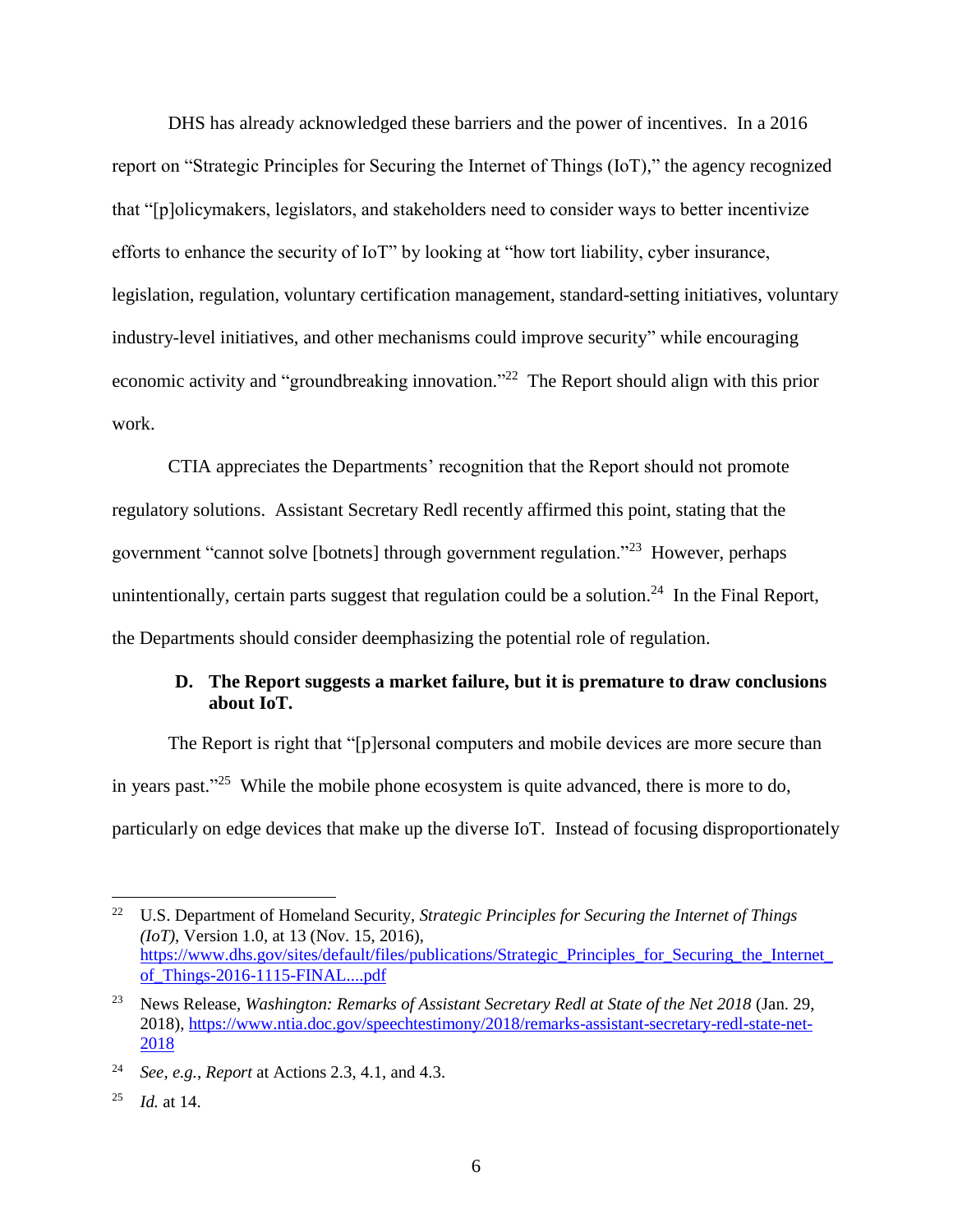on weak security approaches, however, the Report should spotlight businesses that find new and innovative ways to build security into their products. Despite variations in the development and visibility of these devices, network operators and others are innovating to expand security in an evolving array of devices. For example, wireless industry certification regimes—which are critical for validating security functions, like over-the-air software updates and patches—help secure managed-IoT environments and set the foundation for 5G and next generation wireless services.<sup>26</sup> The wireless industry is evaluating options for certifying that key security capabilities are implemented in devices being attached to networks to help mitigate risks to devices, networks, and end-user applications.

It thus seems premature to state that "[p]erceived market incentives do not align with the goal of dramatically reducing threats perpetrated by automated and distributed attacks."<sup>27</sup> There have been some devices that lack strong security, but the Report should not generalize that "[m]arket incentives motivate product developers, manufacturers, and vendors to minimize cost and time to market, rather than to build in security or offer efficient security updates."<sup>28</sup> In fact, there are certainly incentives to motivate many industry players to do the right things.<sup>29</sup> Market incentives in the IoT and connected-device-service space are complex and changing. The Report should advise the President that manufacturers and standards bodies are addressing security, including through certification programs and new services, which should be encouraged.

<sup>26</sup> CTIA, *Protecting America's Wireless Networks* (April 2017), [https://www.ctia.org/docs/default](https://www.ctia.org/docs/default-source/default-document-library/protecting-americas-wireless-networks.pdf)[source/default-document-library/protecting-americas-wireless-networks.pdf](https://www.ctia.org/docs/default-source/default-document-library/protecting-americas-wireless-networks.pdf)

<sup>27</sup> *Report* at 8 (internal quotation marks omitted).

<sup>28</sup> *Id.*

<sup>29</sup> *See* III(B), *supra*.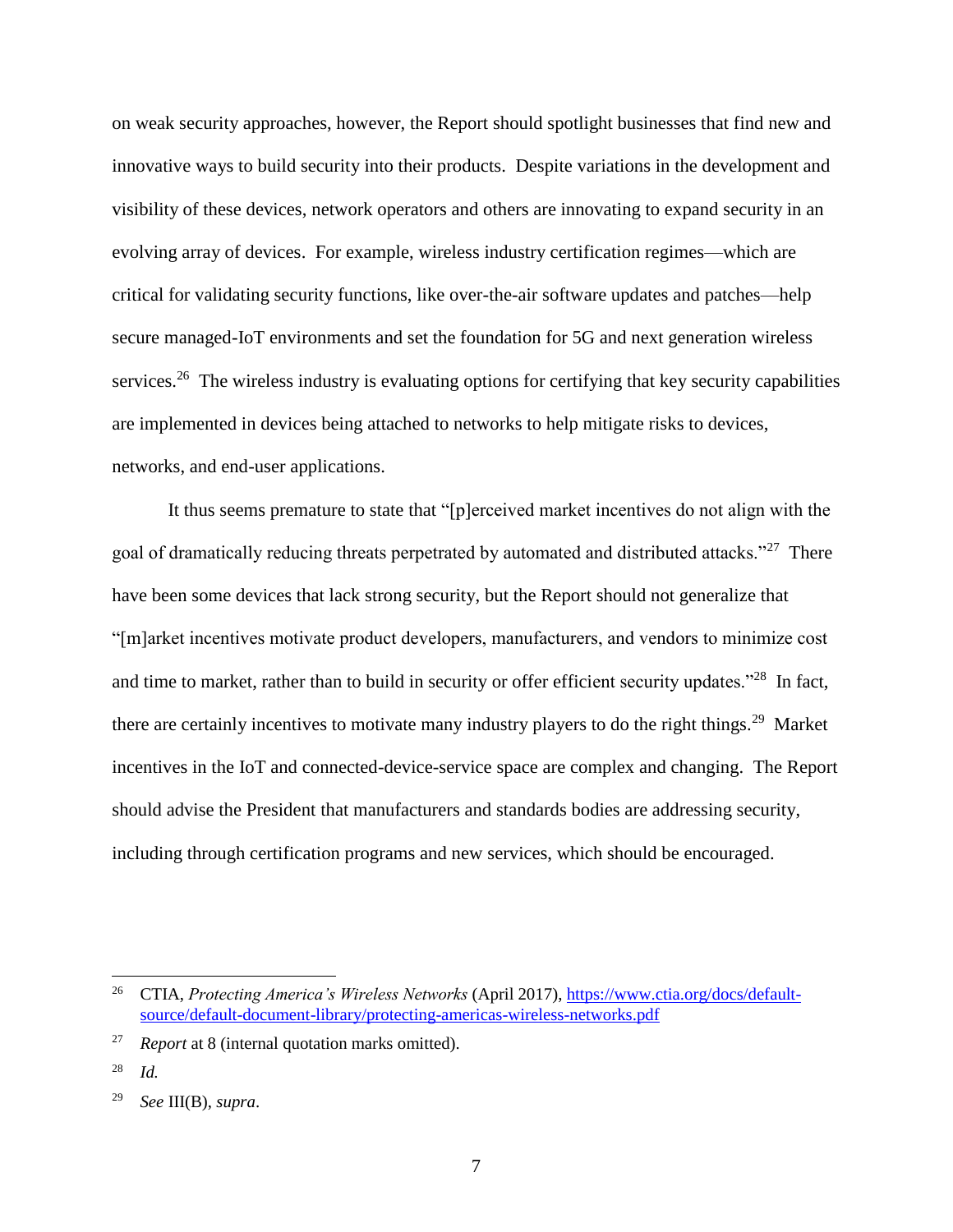#### **E. The Departments should specify who in government is responsible for Actions and focus on what the government can do today.**

CTIA applauds the Departments for seeking guidance on steps they can take now to help mitigate threats. One such step involves accountability. The Report does not make clear who in the government is accountable for goals and identified action items.<sup>30</sup> To help ensure that ideas do not languish, the Departments should identify who in the government is responsible for specific Actions.

The Departments also should prioritize specific things the government can do *now*, such as implementing mobile device management in agencies and across the government, raising awareness of basic cyber hygiene, and emphasizing secure device design in appropriate procurement settings. Ample tools are available to help government IT and security officials manage risk while broader issues and incentives are addressed. The private sector uses multiple tools, including forms of two-factor authentication, device management, and encryption of appropriate data and users' communications in transit and at rest. An increased focus on employee and user behavior and training could go a long way, as we have seen dramatic changes in behavior after dedicated messaging about security. More broadly, the government can support continued private sector innovation with targeted funding and guidance on use of the NIST Framework for small businesses and technology companies. Having a practical focus on actionable federal government steps will help the President act with more immediate results.

<sup>&</sup>lt;sup>30</sup> Most Actions refer to "the federal government" evaluating or implementing certain measures.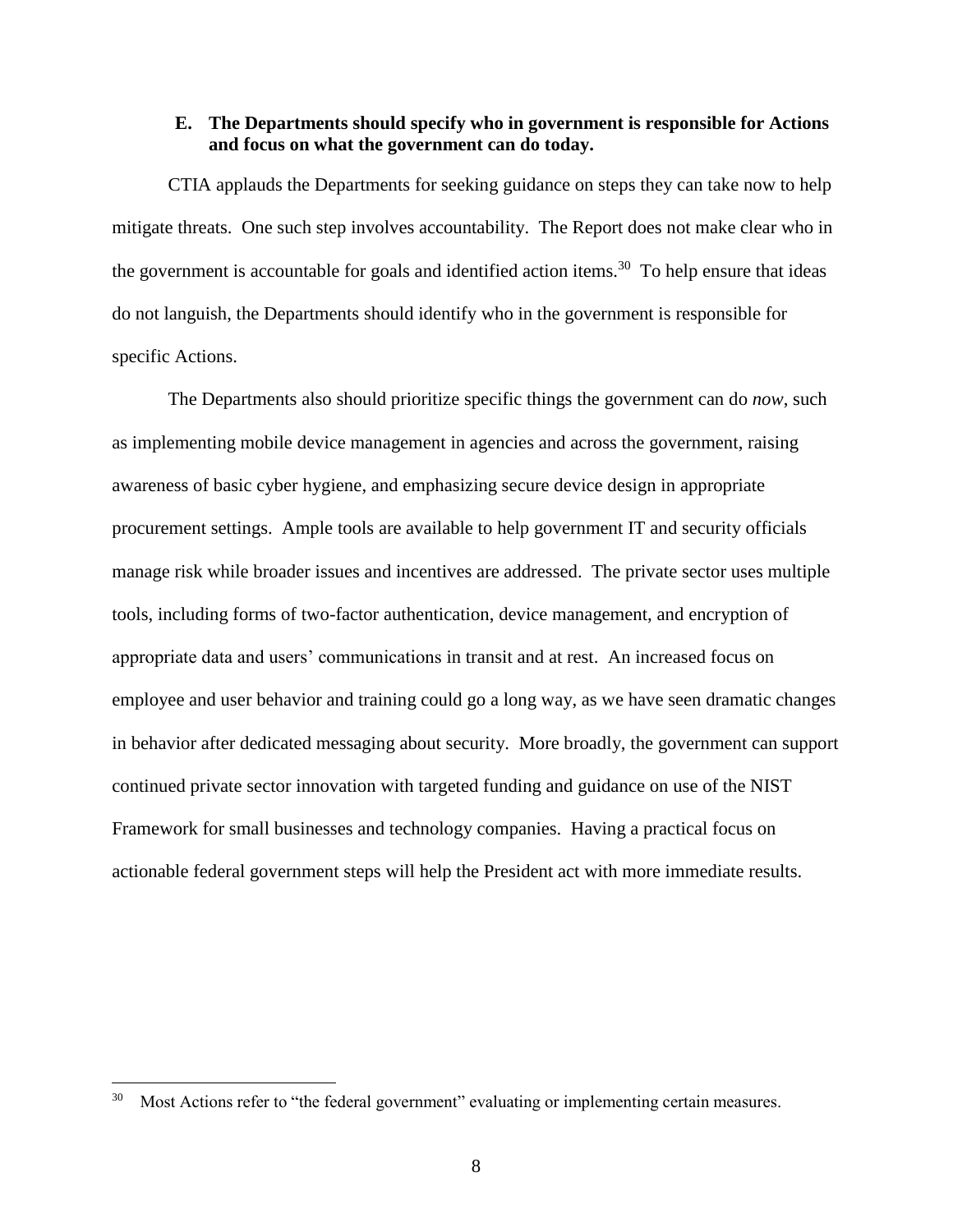## **IV. THE REPORT SHOULD USE ONGOING WORK TO PROMOTE THE ADAPTABLE, SUSTAINABLE, AND SECURE MARKETPLACE ENVISIONED IN GOAL ONE.**

In Goal One, the Departments aim to "[i]dentify a pathway toward an adaptable, sustainable, and secure technology marketplace," and "present a comprehensive portfolio of mutually supportive actions and options that, if implemented, would improve the resilience of the ecosystem."<sup>31</sup> Many tools exist and the ecosystem is quite resilient. To drive improvement, the Departments should promote existing tools and best practices across the global ecosystem. The President's emphasis on restrained and responsible regulation should inform the Report: the Departments should be mindful of the potential for duplicative efforts, as more organizations are looking to address IoT security.

## **A. Baseline security profiles for IoT devices, proposed in Action 1.1, should focus on government, and international efforts to promote security should involve industry.**

The Report calls for the government to "augment the existing [NIST] suite of standards and practices… with baseline security profiles for IoT devices in U.S. government environments," which "can establish the practicality and efficacy of profiles and create a starting point" for future efforts.<sup>32</sup> Action 1.1 should clarify that the profiles are to focus on federal IoT issues and are not intended for IoT generally. Federal profiles should be risk-based and allow for flexibility based on the use case and agency mission.

Action 1.1 also calls for NIST to take a lead role coordinating federal engagement on standards and exploring a federal strategy for international standards to address automated distributed threats.<sup>33</sup> If NIST fills this role, it should seek the active engagement of industry

<sup>31</sup> *Report* at 23.

<sup>32</sup> *Id.* at 23-24.

<sup>33</sup> *Id.* at 25.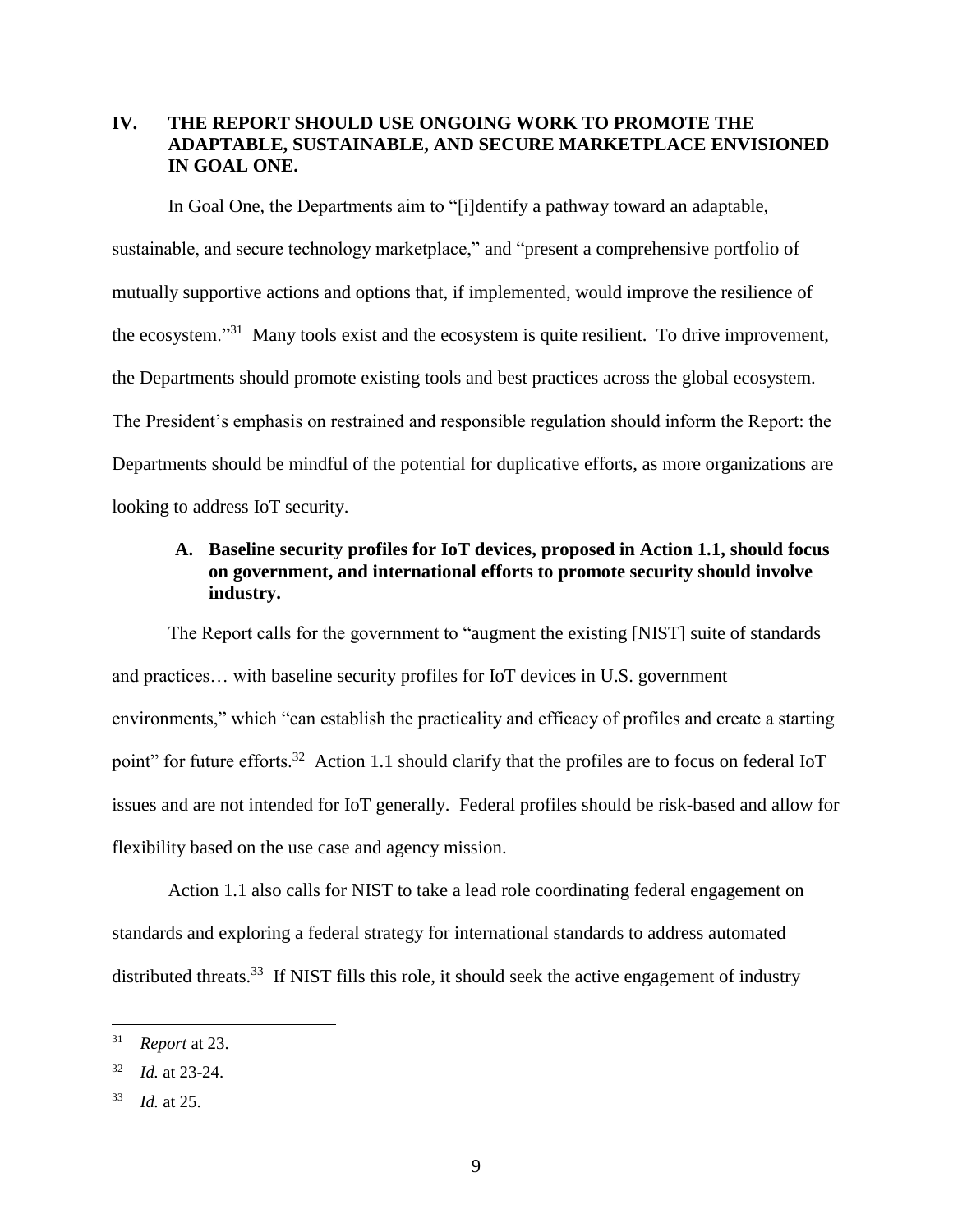experts. This is particularly crucial because a federal strategy to address these threats must consider a variety of actors with different needs and interests. The Departments should also leverage the NIST CSF and explore doing the same for IoT in collaboration with industry.

### **B. Security in commercial-off-the-shelf software, Action 1.2, should be addressed in a non-prescriptive way.**

The Report states that "NTIA should engage diverse stakeholders in examining the role of transparency tools and practices in improving manufacturers['] and purchasers['] understanding of what goes into IoT products, such as by documenting off-the-shelf software and firmware included in a product or device."<sup>34</sup> And it urges software developers to "begin transitioning to these tools [*e.g.*, SANS list of dangerous software errors; SWAMP] immediately."

CTIA welcomes the opportunity to work with NTIA on an effort to discuss the software ecosystem, which is highly dynamic, complex, and diverse. But, while NTIA should consider promoting the use of these tools, neither the Report nor NTIA should promote any particular software tool. Tools are constantly changing, so the Report (and any future NTIA work) should promote *processes* that can promote secure development, with a focus on flexibility.<sup>35</sup> Approaches to software security vary. Veracode states that "Security Development Lifecycle (SDL) is a software development security assurance process consisting of security practices grouped by six phases: training, requirements & design, construction, testing, release, and

<sup>&</sup>lt;sup>34</sup> *Id.* at 25-26. The Report refers to a "secure update mechanism in Action 1.1," but there is no such reference in Action 1.1.

<sup>35</sup> For example, Carnegie Mellon University's Software Engineering Institute (SEI) promotes agile and lean principles software-reliant systems in government. *See* Carnegie Mellon University, Software Engineering Institute (last visited Jan. 23, 2018),<https://www.sei.cmu.edu/process/index.cfm>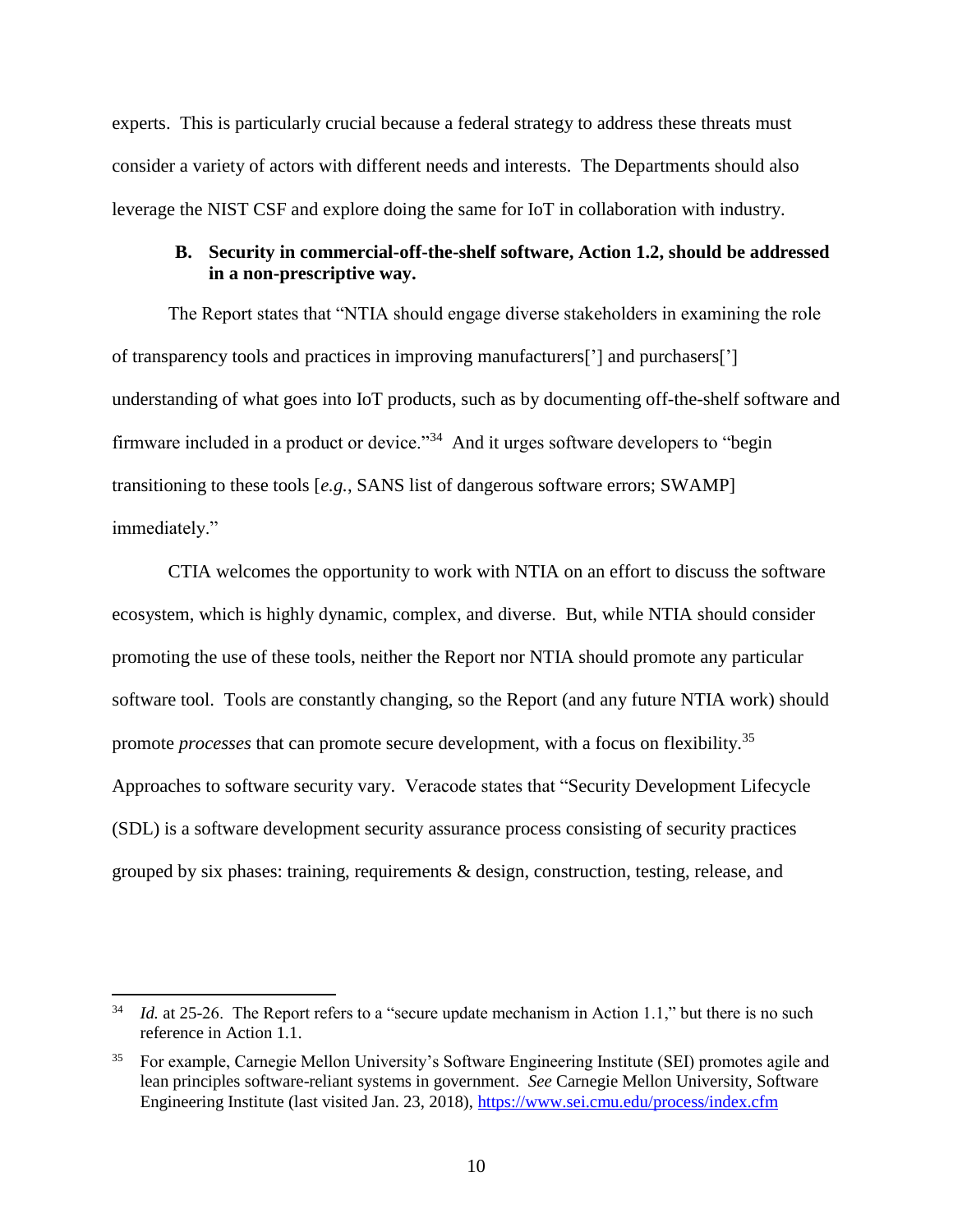response."<sup>36</sup> Another company's SDL has seven "focus areas."<sup>37</sup> Whether a future NTIA effort addresses federal government settings (as it should) or also tries to reach the private sector, it should emphasize that organizations must determine what software development processes align with their needs.

This Action also discusses transparency. It is not clear that IoT products or software inputs need to carry "assurances" for commercial buyers or government purchasers. The government should think hard about the benefits and risks of disclosures or lists of vulnerabilities. Any government effort in this direction should build on existing obligations, such as in prior National Defense Authorization Acts that addressed computer software assurance in the federal government. Governments efforts to mandate changes to software security expectations—whether through lifecycle management or requiring assurances about testing and vulnerabilities—should focus on software *developed* under a contract with the government and should not attempt to insert the government into the development of commercial software products that are simply *purchased* by the government. Increasing obligations on commercial products purchased by the government should be considered with caution.

#### **C. Work is underway to mitigate distributed threats, as called for in Action 1.3.**

The Report identifies promising strategies to prevent and mitigate distributed threats (*e.g.*, hardware roots of trust, network tools like the Manufacturer's Usage Description (MUD)),

 36 Veracode, *Secure Software Development Practices*, [https://www.veracode.com/security/secure](https://www.veracode.com/security/secure-development)[development](https://www.veracode.com/security/secure-development)

<sup>37</sup> *See e.g.*, Symantec, *Symantec Software Security Process* (Oct. 26, 2016) (the focus areas are: threat modeling, security code review, security tools, vulnerability management, penetration testing, cryptography review, and third party software) [https://www.symantec.com/content/dam/symantec/docs/about/symantec-software-security-process](https://www.symantec.com/content/dam/symantec/docs/about/symantec-software-security-process-en.pdf)[en.pdf](https://www.symantec.com/content/dam/symantec/docs/about/symantec-software-security-process-en.pdf)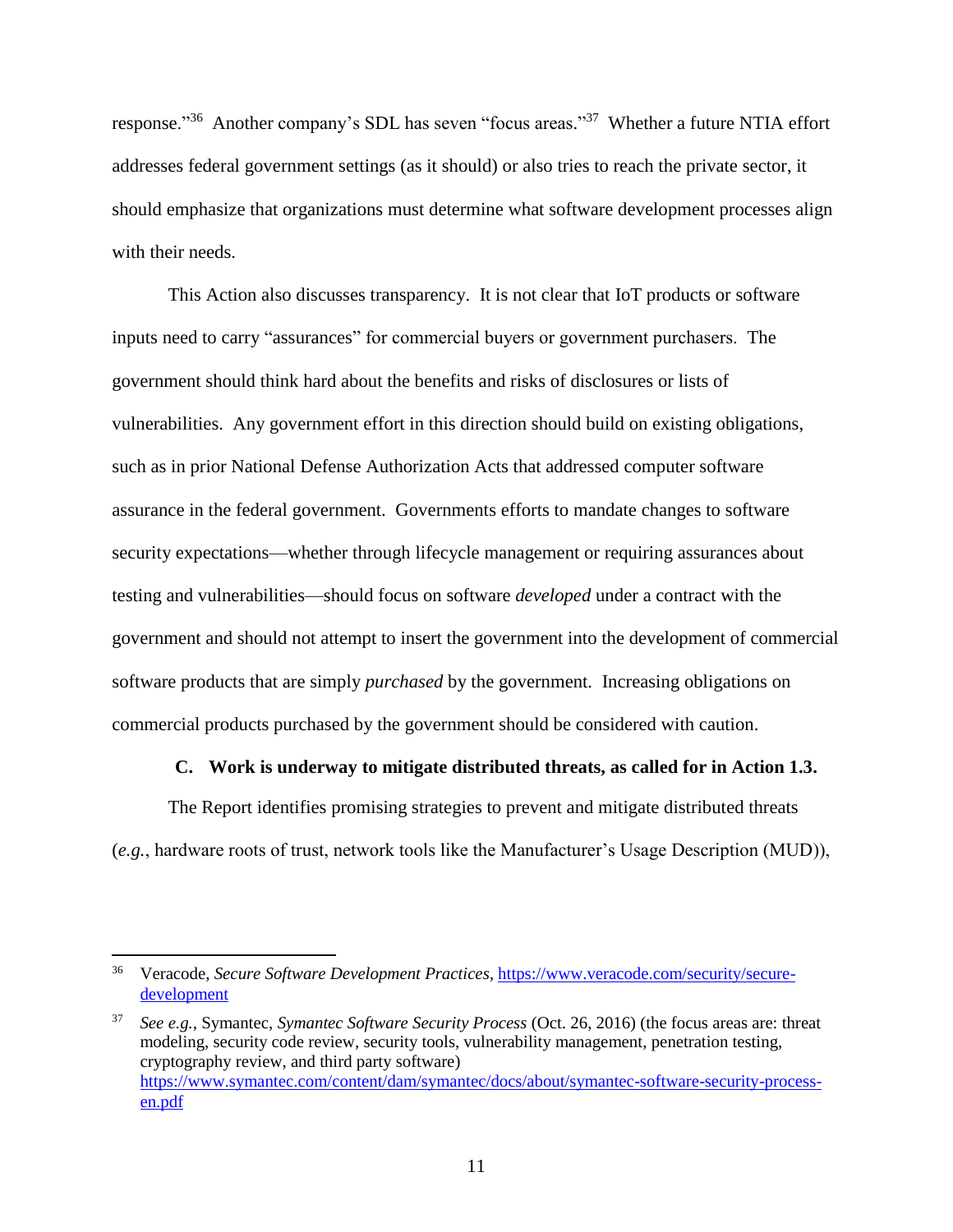but says that "commercialization and adoption... is notoriously challenging."<sup>38</sup> It also highlights threats like ransomware, claiming that new innovations are needed. Fortunately, industry has mitigation tools, long recognized by NIST and others.<sup>39</sup> The private sector is constantly working on approaches to mitigate new threats. No doubt, there can be challenges to full adoption by all actors, but the Report overstates the issue. Network operators and innovators are adopting practices suited to their needs and abilities.

#### **D. Action 1.4, on collaboration to ensure adoption of IoT best practices, is duplicative of Action 1.3 and already underway.**

The Report suggests that prior efforts to promote best practices were unsuccessful. It calls for the federal government to "engag[e] the community to review prior activities" and "identify paths for driving change in organizations."<sup>40</sup> The Report understates current efforts on best practices and guideline adoption. Best practices are being identified, and consensus approaches are emerging. The Report should lean more heavily on the NSTAC Report and related documents, which identify and encourage the promotion of flexible standards.<sup>41</sup>

Action 1.4 also focuses on transparency, stating that "NTIA should engage stakeholders from both the vendor and enterprise customer communities to promote greater awareness and use of transparency tools and practices."<sup>42</sup> Transparency is not necessarily the solution. Poor programming and testing are major factors behind the failure of best practices. It will be very difficult to offer the "assurances" the Report envisions, which may be less important than

<sup>38</sup> *Report* at 26-27.

<sup>39</sup> NIST has numerous publications addressing hardware roots of trust, MUD and other approaches. *See NIST Initiatives in IoT*,<https://www.nist.gov/itl/applied-cybersecurity/nist-initiatives-iot>

<sup>40</sup> *Report* at 28.

<sup>41</sup> *NSTAC Report* at Executive Summary.

<sup>42</sup> *Report* at 28.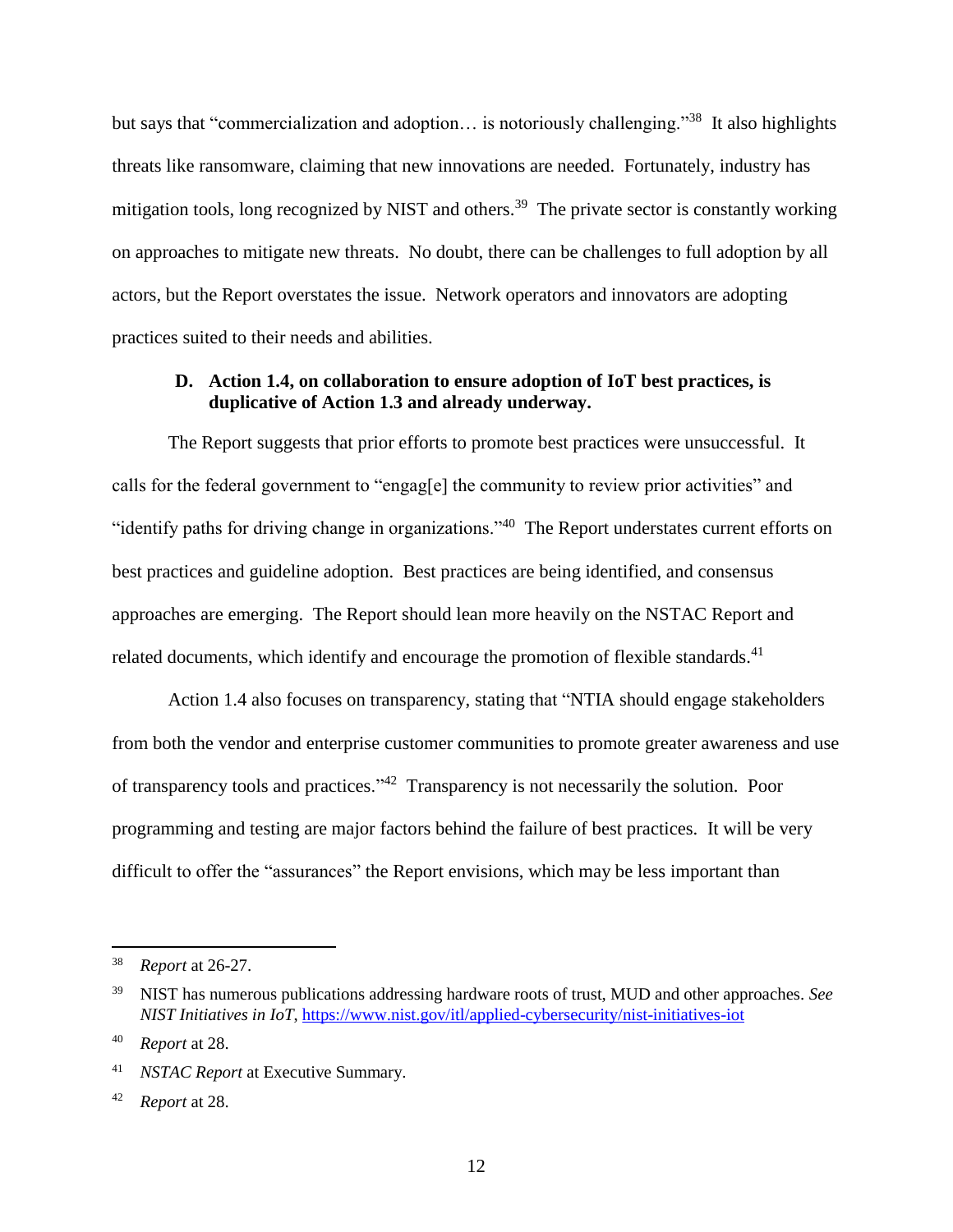commitments to communicate and patch when needed. This area needs further study before the Departments recommend that the President promote transparency and security assurances.

#### **V. GOAL TWO PUTS TOO MUCH EMPHASIS ON THE NETWORK LAYER AND SHOULD NOTE CURRENT INFRASTRUCTURE COORDINATION EFFORTS.**

Goal Two is to "Promote innovation in the infrastructure for dynamic adaptation to evolving threats." The Report states that to "establish a more resilient Internet and communications ecosystem, standards and practices that deter, prevent, and/or mitigate botnets and distributed threats should be continuously implemented and upgraded in all domains in response to and anticipation of the evolving threat."<sup>43</sup>

CTIA supports this goal. Industry is collaborating and sharing information daily, including detection, notification, and mitigation methods. Industry is also aggressively working on automated processing and response to support collaboration, as well as mitigating bad traffic. The Report should be careful not to suggest that mandates are necessary in this area and do more to describe current network innovation for the President.

#### **A. Collaboration called for in Action 2.1 occurs now and is expanding.**

The Report states "[c]ollaboration between ISPs and their peering partners should include sharing of detection, notification, and planned or utilized mitigation methods within the network."<sup>44</sup> It claims that "[i]ndustry should lead efforts to expand the scope and utility of information sharing" and "work collaboratively with government to improve coordinated responses to actionable information and lead the development, refinement, and standardization of information sharing protocols."

<sup>43</sup> *Id.*

<sup>44</sup> *Id.*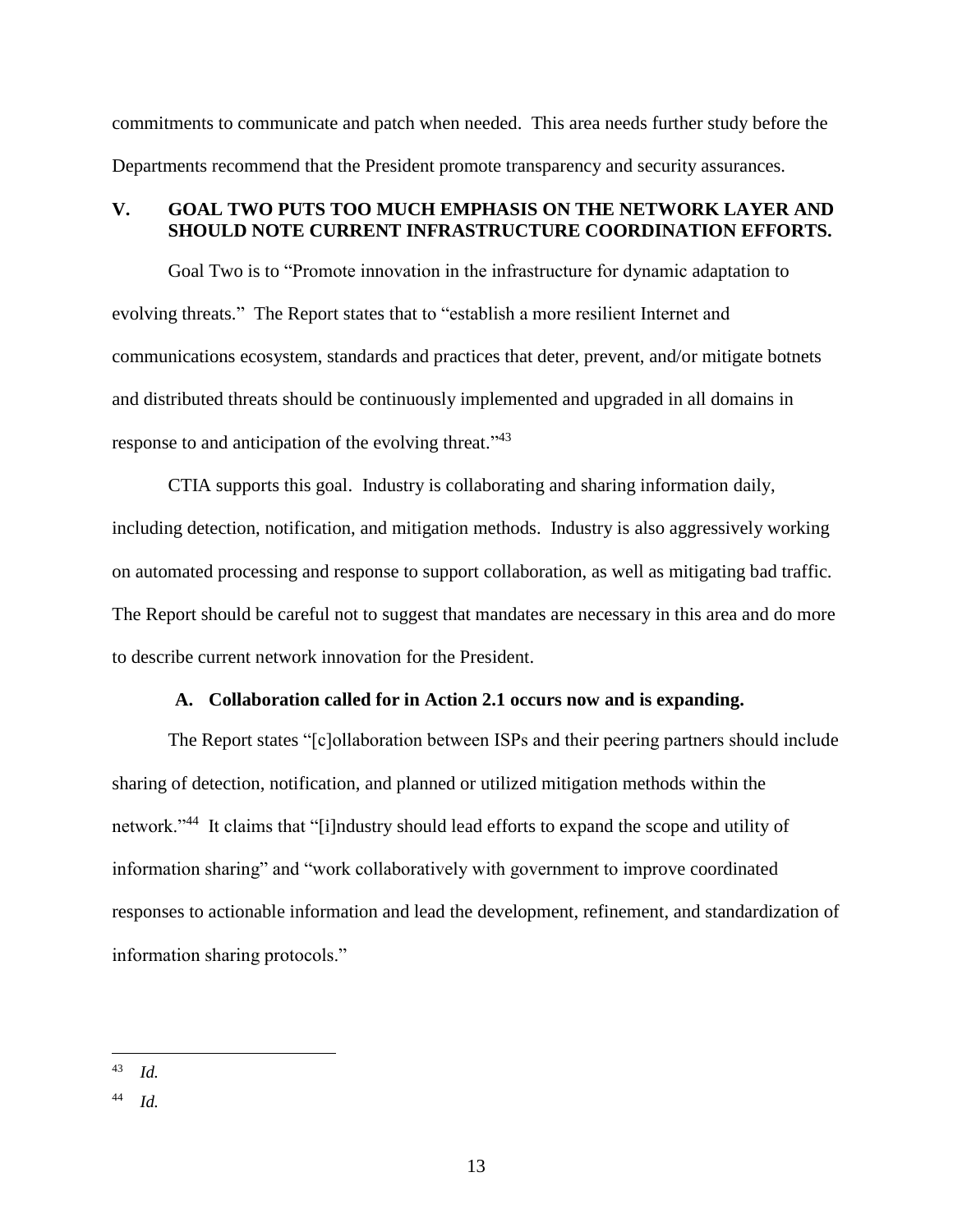The Report should give the President a more accurate picture. It should not suggest that sharing presently is "not comprehensive."<sup>45</sup> It can identify organizations, venues, and reports that lead and refine current sharing,<sup>46</sup> which increased after the Cybersecurity Information Sharing Act of 2015. For example, CTIA's CSWG brings together the wireless communications sector (carriers, manufacturers, and others) to engage in cross-sector collaboration.<sup>47</sup> Industry also participates in automated indicator sharing at DHS and has expanded its work at the NCCIC and NCC-ISAC. The Report should applaud the expansion of these existing sharing efforts.

The Report calls out peering arrangements and suggests that they can be used to change the landscape. ISPs need not be prodded to address sharing and response coordination in peering and transit agreements. Sharing occurs and continues to evolve. The government should drive participation by providing value to the private sector and helping overcome international obstacles. If it believes more sharing is needed, it should examine barriers and incentives, such as the difficulties smaller organizations have participating.

#### **B. A cybersecurity framework profile for enterprise DDoS prevention and mitigation (Action 2.2) is promising and would need to be carefully scoped.**

The Report suggests that stakeholders, in consultation with NIST, should develop a CFS Profile for enterprise DDoS prevention and mitigation.<sup>48</sup> The Report expects that the Profile

 $45\,$ <sup>45</sup> *Id.*

<sup>46</sup> *See, e.g.*, National Cybersecurity and Communications Integration Center (NCCIC) ("The NCCIC serves as a central location where a diverse set of partners involved in cybersecurity and communications protection coordinate and synchronize their efforts"), [https://www.us-cert.gov/nccic;](https://www.us-cert.gov/nccic) The National Coordinating Center for Communications (NCC) ("The NCC-Communications ISAC facilitates the exchange of vulnerability, threat, intrusion, and anomaly information amongst government and industry telecommunications participants"), [https://www.us-cert.gov/nccic/ncc](https://www.us-cert.gov/nccic/ncc-watch)[watch](https://www.us-cert.gov/nccic/ncc-watch)

<sup>47</sup> CTIA, *Cyber Security Working Group*,<https://ctia.org/about/benefits/cybersecurity-working-group>

<sup>48</sup> *Report* at 29. CSF Profiles are compilations of guidance and best practices around particular threats that follow the CSF model.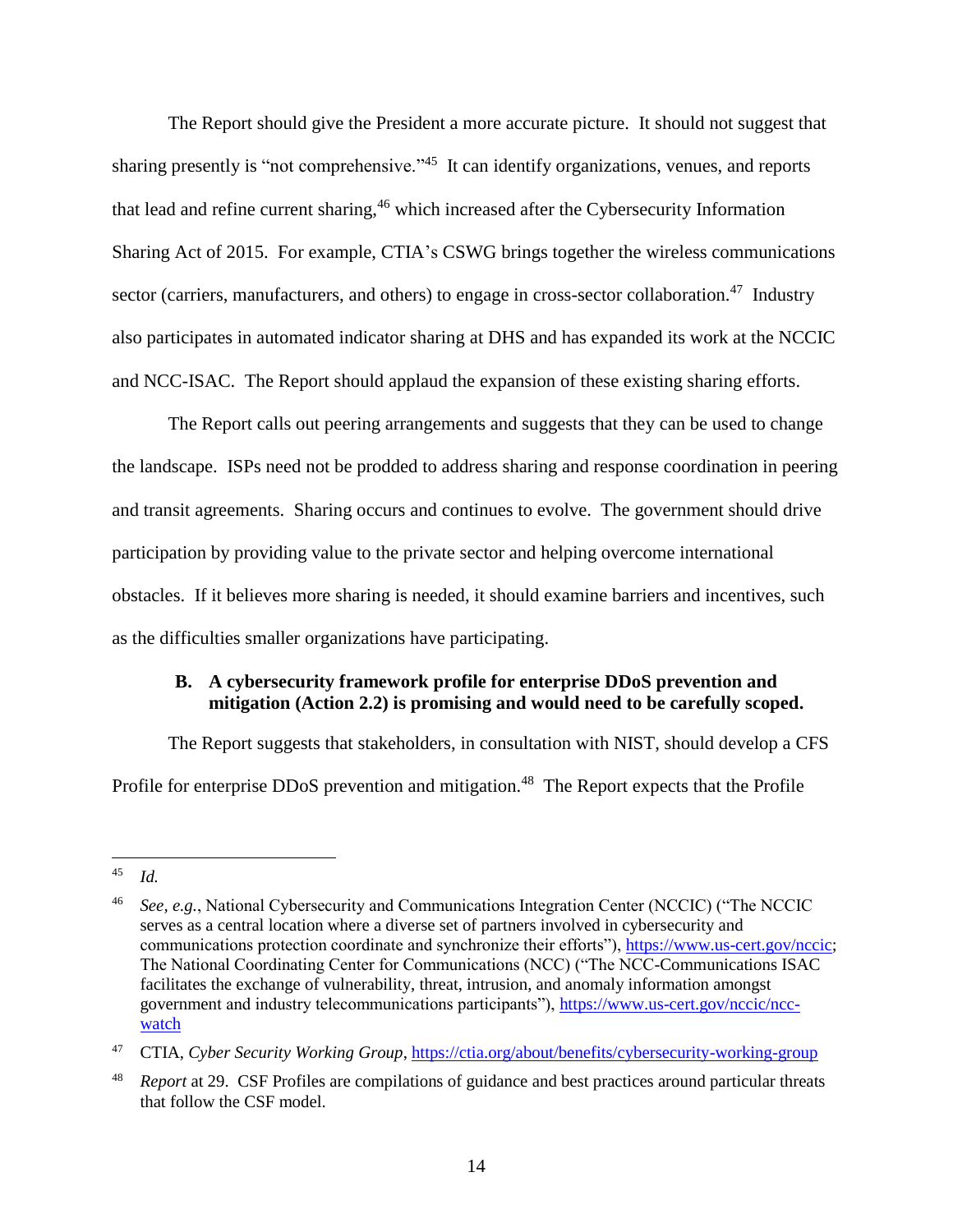would "help enterprises identify opportunities to improve DDoS threat mitigation and aid in cybersecurity prioritization by comparing their current state with the desired target state." It suggests that the Profile should be mandated for federal agencies when complete, but does not provide much guidance on the intended audience and scoping.

CTIA supports NIST frameworks that provide guidance for risk management.<sup>49</sup> The Report should emphasize that, if NIST embarks on this task, it should pursue the characteristics that made the CSF a success: according to NIST Director Charles Romine, the Framework's "voluntary, risk-based prioritized, flexible, repeatable, and cost-effective approach" is critical.<sup>50</sup>

The Report should also clarify several aspects of the proposal. First, it is unclear how an effort on enterprise DDoS prevention and mitigation would fit with NIST's efforts, already underway, on IoT generally. NIST is engaged in other work related to IoT, including the NIST Cybersecurity for IoT Program.<sup>51</sup> The Report should clarify deliverables and responsibility, and explain how a new CSF Profile would fit into current NIST workflows.

 $\overline{a}$ <sup>49</sup> Comments of CTIA, *Framework for Improving Critical Infrastructure Cybersecurity Version 1.1 Draft 2*, at 1 (filed Jan. 19, 2018), https://www.nist.gov/sites/default/files/documents/2018/01/31/2018-01-19 - ctia.pdf; Comments of CTIA, *Framework for Improving Critical Infrastructure Cybersecurity Version 1.1 Draft 1*, at 1 (filed Apr. 10, 2017), https://www.nist.gov/sites/default/files/documents/2017/04/21/2017-04-10<sub>\_-</sub>\_ctia.pdf

<sup>&</sup>lt;sup>50</sup> Testimony of Charles H. Romine, Ph.D., Director, Information Technology Laboratory, NIST, before the United States House of Representatives, Committee on Science, Space, and Technology, Subcommittee on Research and Technology (Feb. 14, 2017). NIST has discussed the Framework's voluntary nature in presentations, press releases, and Q&A. *See* NIST, Press Release, *NIST Releases Update to the Cybersecurity Framework* (Jan. 10, 2017) ("This update is fully compatible with the original framework, and the framework remains voluntary and flexible to adaption."); Barrett, Matt, *A Framework for Protecting Our Critical Infrastructure* (Nov. 1, 2017), [https://www.nist.gov/blogs/taking-measure/framework-protecting-our-critical-infrastructure;](https://www.nist.gov/blogs/taking-measure/framework-protecting-our-critical-infrastructure) and NIST, Cybersecurity Framework FAQs, Framework Basics, FAQ 1 and 2 (updated Aug. 25, 2016), [https://www.nist.gov/cyber](https://www.nist.gov/cyberframework/cybersecurity-framework-faqs-framework-basics) [framework/cybersecurity-framework-faqs-framework-basics](https://www.nist.gov/cyberframework/cybersecurity-framework-faqs-framework-basics)

<sup>51</sup> NIST, *Cybersecurity for IoT Program*, [https://www.nist.gov/programs-projects/nist-cybersecurity-iot](https://www.nist.gov/programs-projects/nist-cybersecurity-iot-program)[program](https://www.nist.gov/programs-projects/nist-cybersecurity-iot-program)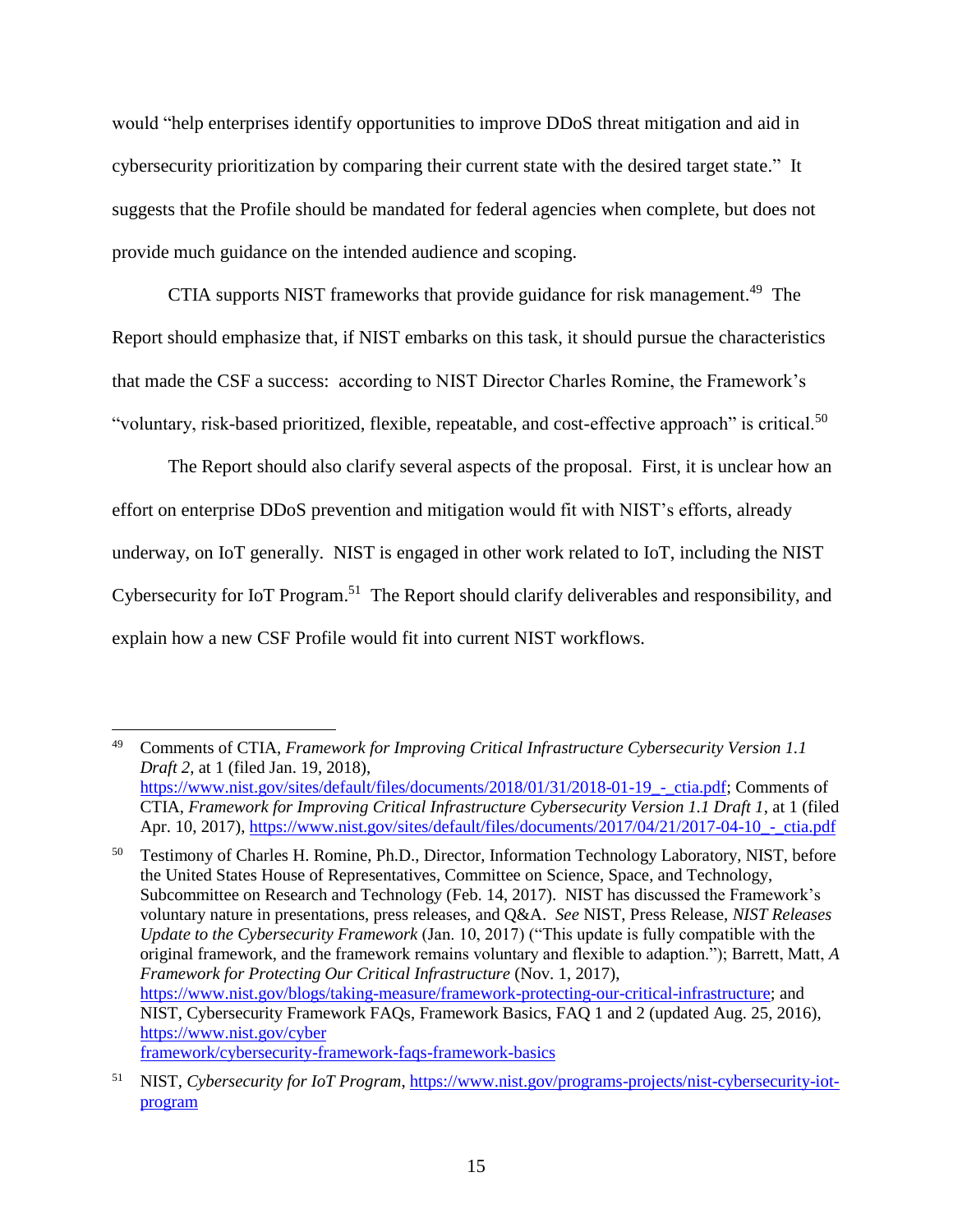Second, the Departments should clarify the intended audience of a profile for enterprise DDoS prevention and mitigation. A "framework" for use by the federal government will differ significantly from one for the private sector, so having "multiple levels to support industry sectors with difference resilience requirements"<sup>52</sup> may not be appropriate. The Report should explain to the President how a CSF Profile could complement the existing Framework.

#### **C. Action 2.3 should focus on tools to improve federal cybersecurity so that the government can lead by example.**

The Report suggests that IoT profiles created in Action 1.1 be included in federal procurement compliance guidelines.<sup>53</sup> It also suggests using the CSF Profile for DDoS prevention and mitigation created in Action 2.2 to implement basic DDoS prevention and mitigation measures for federal networks.

CTIA is generally wary of using procurement to try to drive global technological change given the relatively small buying power of the federal government and the danger of multiple national standards balkanizing markets.<sup>54</sup> Nonetheless, the federal government needs to improve its approach and should lead by example. If IoT guidelines created in Action 1.1 are focused on federal environments, it would make sense to rely on them in procurement to improve federal security. IoT profiles should be limited to government uses so that they can be actionable for procurement. The government also must abide longstanding federal procurement law and policy, including the National Technology Transfer and Advancement Act,<sup>55</sup> requiring the use of open standards, and foregoing U.S.-specific requirements when possible.

<sup>52</sup> *Report* at 29-30.

<sup>53</sup> *Id.* at 29.

<sup>54</sup> With over 180 countries and several distinct regions, each could take its own approach.

<sup>55</sup> National Technology Transfer and Advancement Act of 1995, P.L. 104-113, <https://www.nist.gov/standardsgov/national-technology-transfer-and-advancement-act-1995>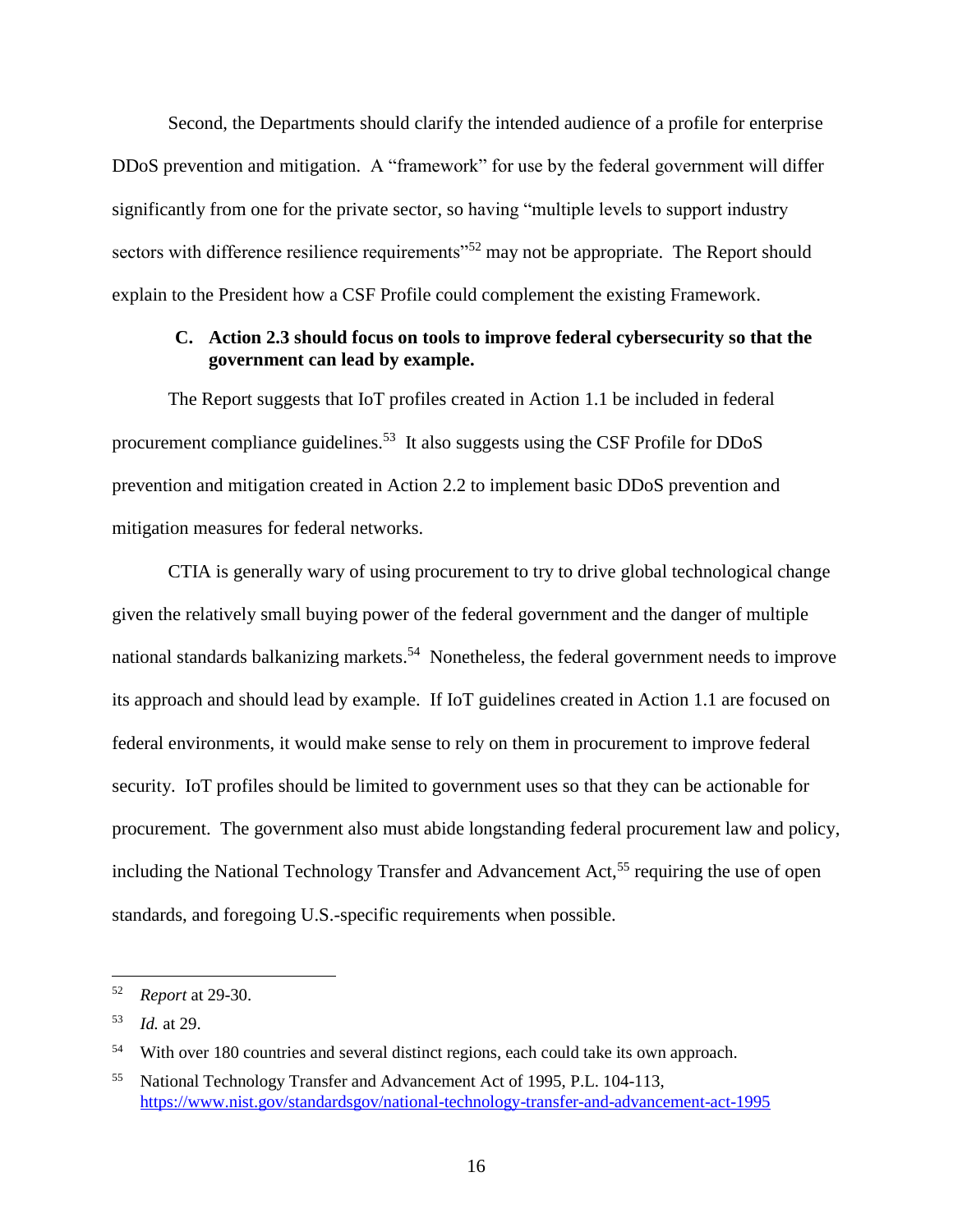The Report calls for the government to consider "effective ways to mandate the use of software development tools and processes that significantly reduce the incidence of security vulnerabilities in all federal software procurements, such as through certification requirements."<sup>56</sup> This includes "regulations" that favor or require "commercial-off-the-shelf software developed using such processes, when available."<sup>57</sup> It is desirable for the federal government to consider security in procurement. But the Report should emphasize risk management and avoid mandates or one-size-fits-all solutions. The Report should not tout particular solutions because technology can rapidly become obsolete. Mandates can be blunt, overlooking risk management and discouraging flexible, use-specific solutions. Rigid procurement demands and certification requirements can disrupt the commercial-off-the-shelf acquisition regime and increase risks to contractors, such as frivolous False Claims Act suits.<sup>58</sup>

#### **D. Robust industry and government collaboration on information sharing protocols, in Action 2.4, is underway.**

The Report encourages collaboration to address distributed automated threats, including through the creation of information sharing protocols.<sup>59</sup> The Report states that "industry should lead efforts, in collaboration with the federal government and other stakeholders, to enhance information-sharing protocols to meet stakeholder needs and establish international standards to facilitate global coordination."

<sup>56</sup> *Report* at 30.

<sup>57</sup> *Id.*

<sup>58</sup> *See, e.g.*, U.S. Chamber Institute for Legal Reform, *Lawsuit Ecosystem II*, at 48 (Dec. 2014) (noting the "explosion" in FCA claims over the past decade), [http://www.instituteforlegalreform.com/uploads/sites/1/evolving.pdf;](http://www.instituteforlegalreform.com/uploads/sites/1/evolving.pdf) U.S. Chamber Institute for Legal Reform, *Fixing the False Claims Act: The Case for Compliance-Focused Reforms*, at 30-31 (highlighting use of the FCA in cases of minor technical violations), [http://www.instituteforlegalreform.com/uploads/sites/1/Fixing\\_The\\_FCA\\_Pages\\_Web.pdf](http://www.instituteforlegalreform.com/uploads/sites/1/Fixing_The_FCA_Pages_Web.pdf)

<sup>59</sup> *Report* at 30.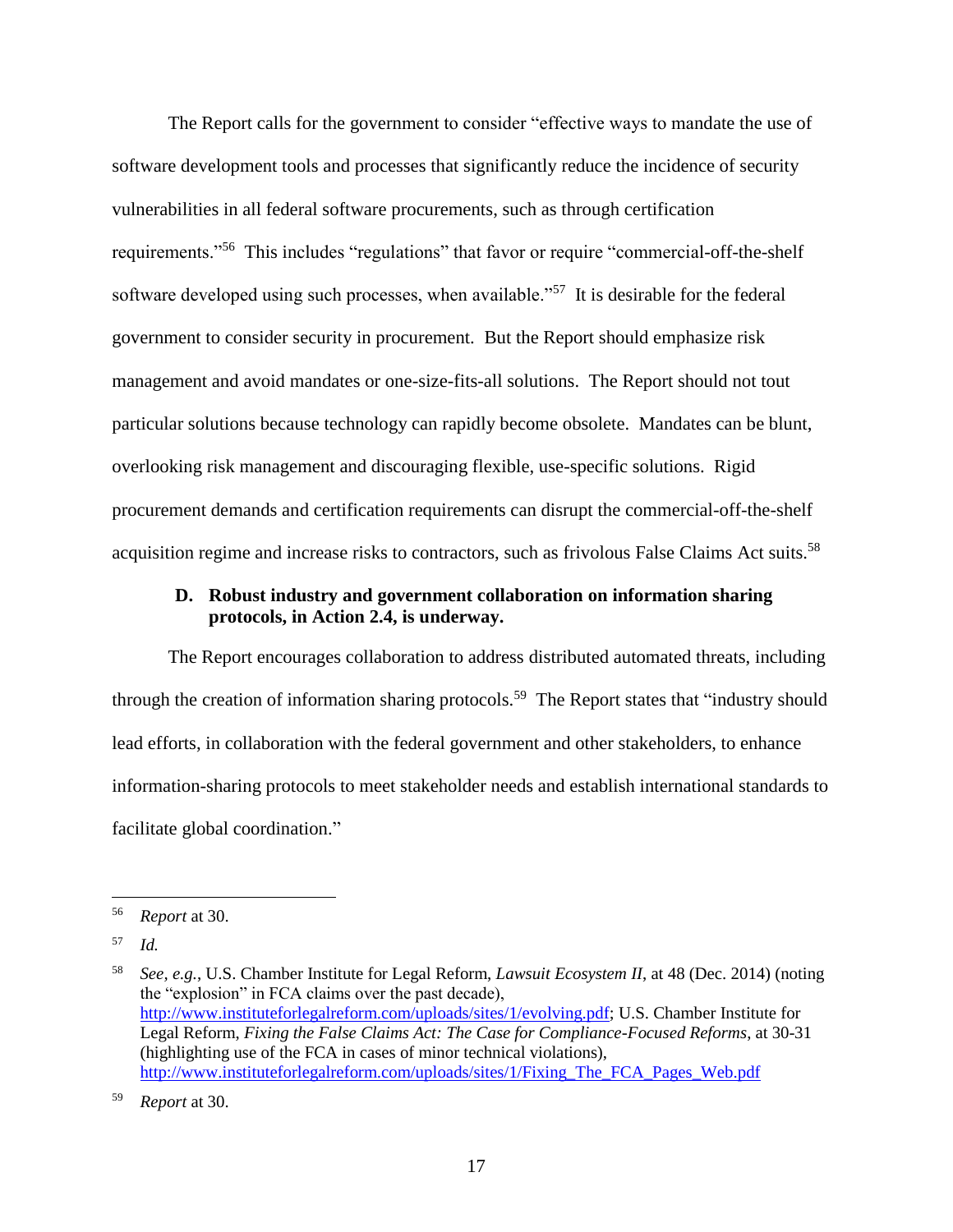Industry is working on automated processing and response. DHS has been leading the AIS program, and industry ISACs are working on innovations. The communications sector has actively shared information for years; is working on customizing sharing protocols for its needs; and regularly shares information with government. As the NSTAC Report recognizes, network providers collaborate, "developing capabilities at the network layer leveraging big data analytics and machine learning to detect and mitigate IoT based attacks and are likely to continue to introduce new capabilities and services to help better manage IoT devices."<sup>60</sup> The Report should align with the NSTAC Report so that the President does not overlook ongoing innovation in sharing platforms.

#### **E. Action 2.5 focuses on network functions but overlooks key complexities.**

The Report encourages the federal government to increase efforts to mitigate bad traffic, because "[w]hile network providers cannot be expected to serve as traffic cops and identify all bad packets, both common and newer tools and practices can help filter out some types of bad traffic."<sup>61</sup> Industry is working on these issues, but the Report does not convey enough of that to the President. The NSTAC Report notes that "ISPs and network operators invest heavily in capabilities to manage traffic," including "port blocking, machine learning and AI to help detect bots, destination black hole filtering and sinkholing of malicious IP addresses."<sup>62</sup> The Report should provide the President with a more accurate picture of what the ecosystem is doing.

This section of the Report also does not address the complexities of network filtering and scanning, including the effects of increased encryption use. Like the NSTAC Report, the Report

<sup>60</sup> *NSTAC Report* at § 3.0.

<sup>61</sup> *Report* at 30.

<sup>62</sup> *NSTAC Report* at § 3.1.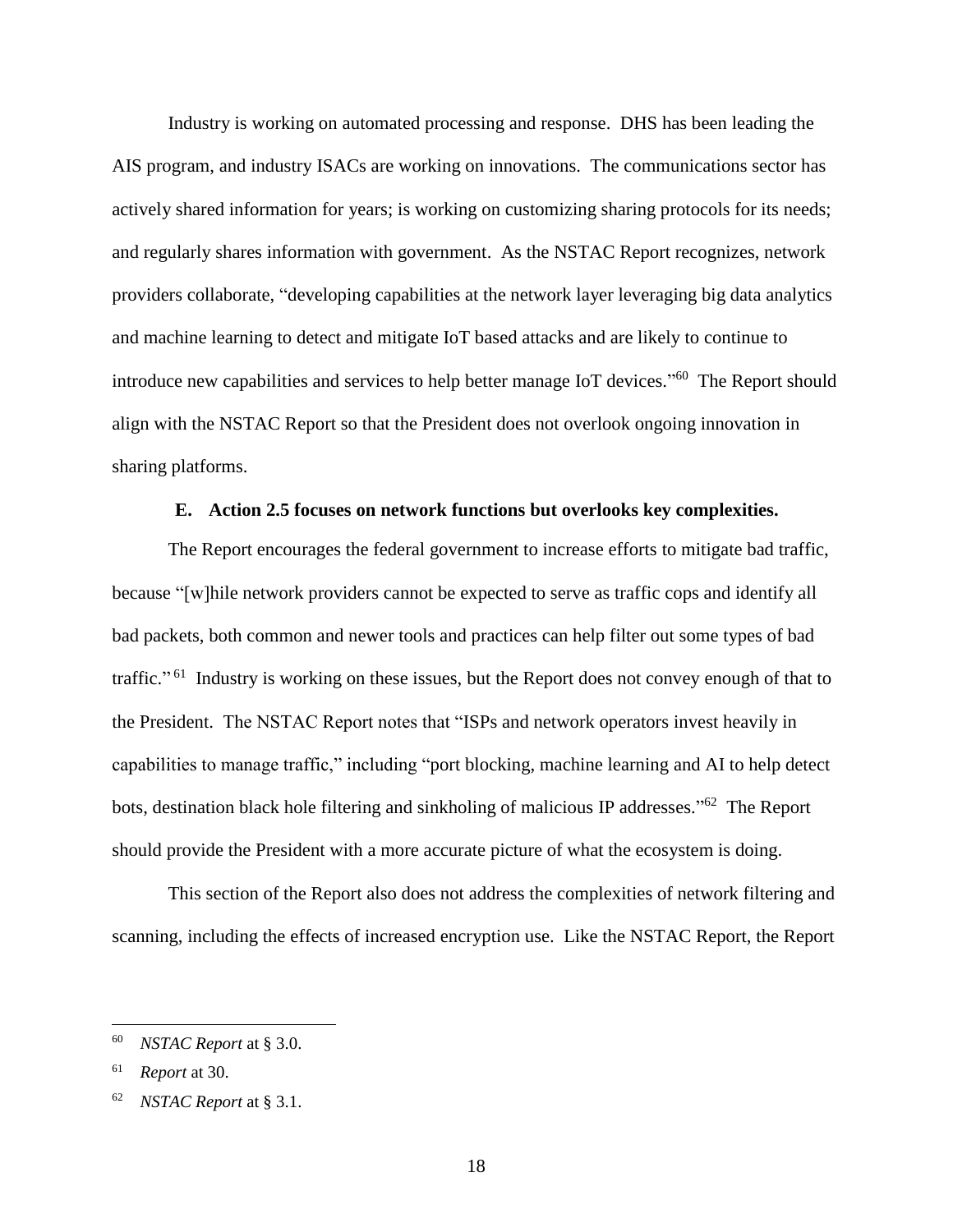should focus on challenges and complexities that ISPs face, including that ISPs are unlikely to have the broad payload visibility that may be required for aggressive blocking.<sup>63</sup>

### **VI. GOAL THREE SHOULD FOCUS ON IOT MANAGEMENT INNOVATIONS AND RECOGNIZE THE LIMITATIONS OF IPV6. 64**

Goal Three seeks to "[p]romote innovation at the edge of the network to prevent, detect, and mitigate bad behavior."<sup>65</sup> The Report calls for "increased detection and mitigation of compromised devices in home or enterprise networks, and where those networks connect to the internet." CTIA agrees that the edge of the network is key. The Report should acknowledge the complexities that edge providers face, the potential that emerging solutions will assist management of security challenges, and the limitations of some proposed solutions.

## **A. The Report should tout emerging managed services for home and small businesses, discussed in Action 3.2.**

The Report states that "[r]ather than expect homeowners to become security experts, the IT and IoT industries should prioritize simple and straightforward deployment and configuration processes for devices marketed to home and small businesses."<sup>66</sup> Basic consumer cyber hygiene is important, and consumers will benefit from ongoing refinement in product configuration and management tools. Industry continues to work on emerging managed home IoT. Companies are experimenting with management platforms that may overtake much individual consumer control.<sup>67</sup> The NSTAC Report emphasizes that "[t]he government should support industry

<sup>63</sup> *Id.*

 $64$  CTIA does not comment on Actions 3.1 or 3.3.

<sup>65</sup> *Report* at 31.

<sup>66</sup> *Id.*

 $67$  Google, Amazon, IBM, Verizon and AT&T are among many offering IoT management platforms. *See* [https://cloud.google.com/solutions/iot/;](https://cloud.google.com/solutions/iot/) [https://cloud.google.com/solutions/iot/;](https://cloud.google.com/solutions/iot/) <https://aws.amazon.com/iot/> [http://www.verizonenterprise.com/products/internet-of-things/;](http://www.verizonenterprise.com/products/internet-of-things/) [https://www.ibm.com/internet-of-things/spotlight/watson-iot-platform;](https://www.ibm.com/internet-of-things/spotlight/watson-iot-platform) [https://www.business.att.com/solutions/Portfolio/internet-of-](https://www.business.att.com/solutions/Portfolio/internet-of-things/?WT.srch=1&source=ECPS0000000PSM00P&wtpdsrchprg=AT%26T%20ABS&wtpdsrchgp=ABS_SEARCH&wtPaidSearchTerm=iot&wtpdsrchpcmt=iot&kid=kwd-391320683&cid=783759108&schParam=1622&LNS=PS_IT_IOT_UNB_1117)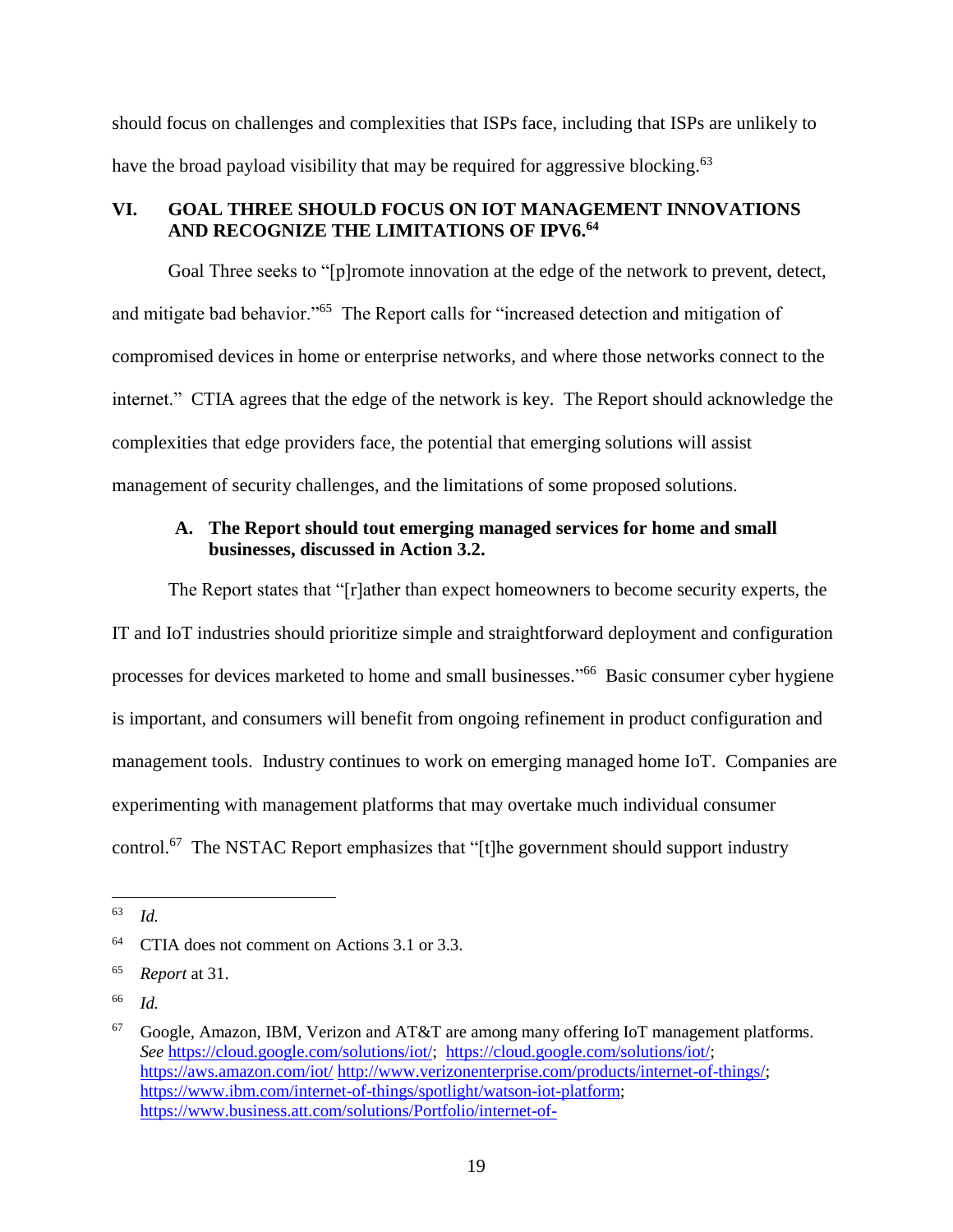investment in home management services, which would oversee operations of connected devices within the home" and "could be offered in routers or as a separate device within the home."<sup>68</sup> The Report should emphasize these and other solutions.

# **B. IPv6 offers benefits but Action 3.4 needs refinement to align with the NSTAC Report.**

The Report expects that "as we transition to IPv6, consumer ISPs may be better positioned to observe device-specific misbehavior when IPv6 addresses are not subjected to NAT. This information can, in turn, map to other edge-focused solutions."<sup>69</sup> But IPv6 is not a panacea. People are unlikely to immediately update their networks upon IPv6 availability, and thus it is not a solution to the problem. Even as U.S. operators transition to IPv6, global partners may lag. And, because IPv6 may raise its own security challenges, we need to move in a coordinated way.<sup>70</sup> As the NSTAC Report recognizes:

> Operators running IPv6-enabled networks require tools for security, detection, and monitoring. Due to the unique security challenges that IPv6 introduces, the ecosystem must mature security support for IPv6, improve asset discovery and detection tools to identify rogue IPv6 devices, and ensure network monitoring supports both IP Version 4 and IPv6 network assets.<sup>71</sup>

The Report should more closely align with the NSTAC Report and consider complexities beyond

the network layer to ensure that it does not create unreasonable expectations.

[things/?WT.srch=1&source=ECPS0000000PSM00P&wtpdsrchprg=AT%26T%20ABS&wtpdsrchgp](https://www.business.att.com/solutions/Portfolio/internet-of-things/?WT.srch=1&source=ECPS0000000PSM00P&wtpdsrchprg=AT%26T%20ABS&wtpdsrchgp=ABS_SEARCH&wtPaidSearchTerm=iot&wtpdsrchpcmt=iot&kid=kwd-391320683&cid=783759108&schParam=1622&LNS=PS_IT_IOT_UNB_1117) [=ABS\\_SEARCH&wtPaidSearchTerm=iot&wtpdsrchpcmt=iot&kid=kwd-](https://www.business.att.com/solutions/Portfolio/internet-of-things/?WT.srch=1&source=ECPS0000000PSM00P&wtpdsrchprg=AT%26T%20ABS&wtpdsrchgp=ABS_SEARCH&wtPaidSearchTerm=iot&wtpdsrchpcmt=iot&kid=kwd-391320683&cid=783759108&schParam=1622&LNS=PS_IT_IOT_UNB_1117)[391320683&cid=783759108&schParam=1622&LNS=PS\\_IT\\_IOT\\_UNB\\_1117.](https://www.business.att.com/solutions/Portfolio/internet-of-things/?WT.srch=1&source=ECPS0000000PSM00P&wtpdsrchprg=AT%26T%20ABS&wtpdsrchgp=ABS_SEARCH&wtPaidSearchTerm=iot&wtpdsrchpcmt=iot&kid=kwd-391320683&cid=783759108&schParam=1622&LNS=PS_IT_IOT_UNB_1117) Innovations like BitDefender specifically target home settings. https://www.bitdefender.com/box/

<sup>68</sup> *NSTAC Report* at § 3.2.

<sup>69</sup> *Report* at 32.

<sup>70</sup> *See* Comments of CTIA, *In the Matter of Promoting Stakeholder Action Against Botnets and Other Automated Threats*, at 9-10 (filed Jul. 28, 2017), [https://www.ntia.doc.gov/files/ntia/publications/ctia\\_botnet\\_comments.pdf](https://www.ntia.doc.gov/files/ntia/publications/ctia_botnet_comments.pdf)

<sup>71</sup> *NSTAC Report* at § 3.1.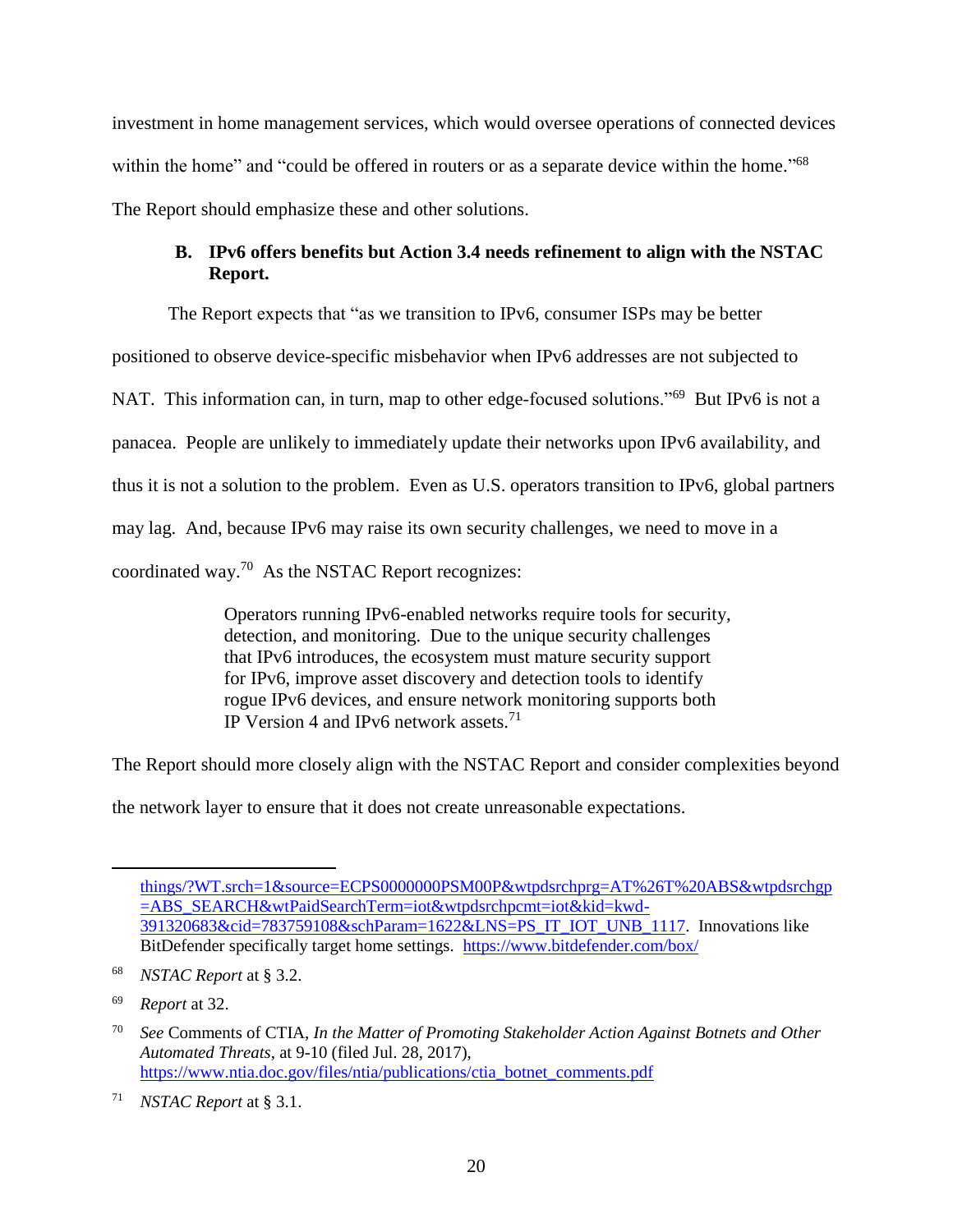### **VII. THE COMPLEXITIES OF INDUSTRY-GOVERNMENT COALITIONS SHOULD BE FULLY ADDRESSED IN GOAL FOUR. 72**

### **A. CTIA supports collaboration with law enforcement as appropriate on efforts like botnet takedowns, but Action 4.1 should recognize the challenges in working with government.**

The Report calls for "[l]aw enforcement [to] proactively lay out what kinds of data will help them investigate and prosecute bad actors, and work with infrastructure providers to make it cheaper and easier to share this information while protecting user privacy."<sup>73</sup> It also calls on "ISPs and larger enterprises" to increase information sharing.

The Report should encourage sharing beyond the ISP level and suggest steps that will make cooperation with the government easier and less risky. The NSTAC Report focuses on broad, ecosystem-wide sharing<sup>74</sup> and increased resources, effort, and work by federal law enforcement to promote coordination.<sup>75</sup> It also recognizes that cooperation can subject companies to scrutiny and push the bounds of permissible network activity. That is why the NSTAC explicitly calls for a policy framework for increased collaboration between government and ISPs. This Report is silent on these aspects of the challenge and should emphasize NSTAC recommendations that can be acted on now, including those related to DOJ resources and incentives.<sup>76</sup> It could also refer to models of cooperation in other countries, such as the United Kingdom, in which government offers value to industry and protects shared information.<sup>77</sup>

<sup>&</sup>lt;sup>72</sup> CTIA does not comment on Actions 4.2 or 4.4.

<sup>73</sup> *Report* at 33.

<sup>74</sup> *NSTAC Report* at § 3.1.

*Id.* at § 2.3.

<sup>76</sup> *Report* at 33.

<sup>77</sup> The United Kingdom's Cyber Security Information Sharing Partnership (CiSP) offers a model of how to engage industry. The benefits of joining CiSP include obtaining early warning of cyber threats; learning from the experiences, mistakes, and successes of other users without fear of exposing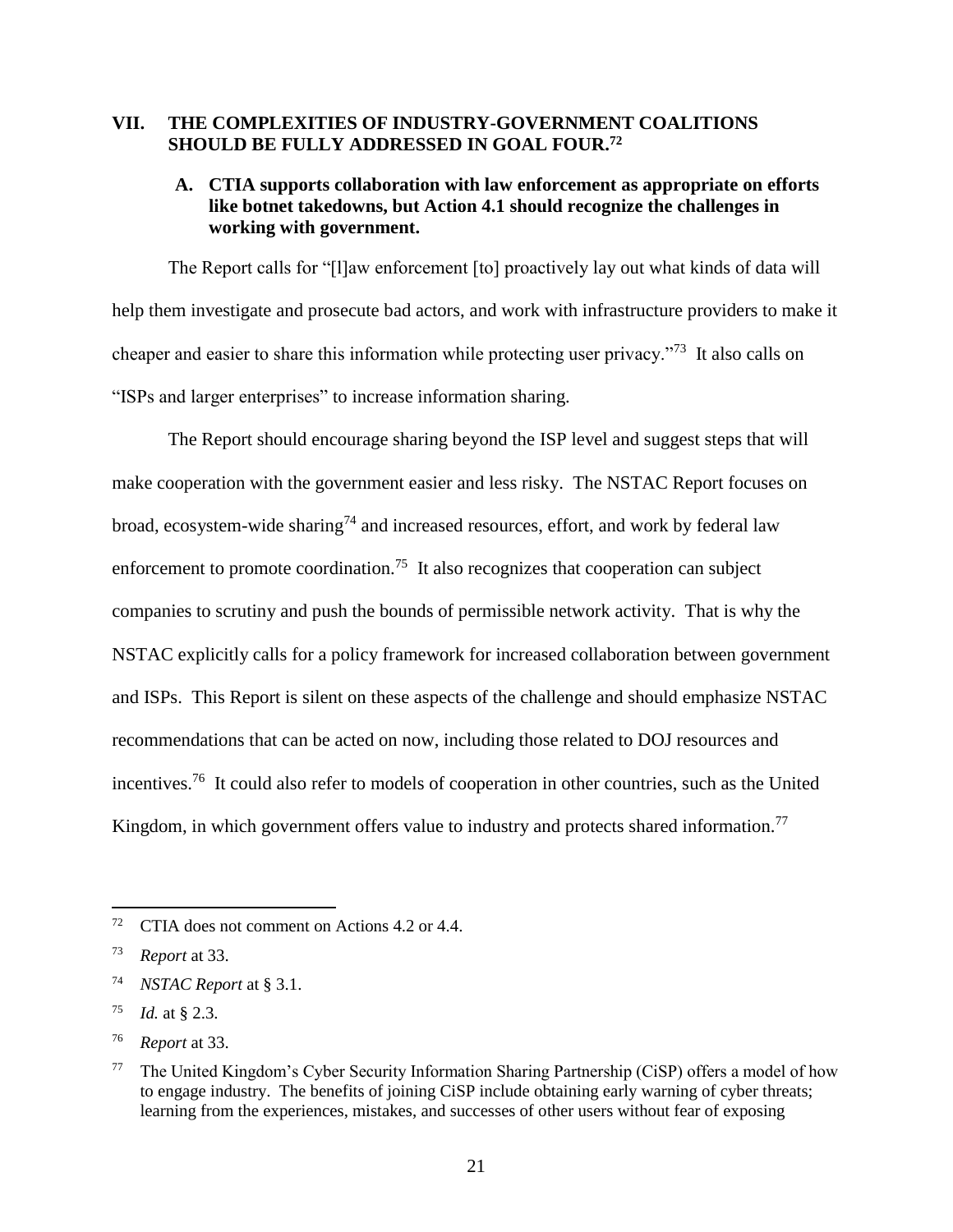The Report offers the President a view on the government's approach to companies victimized by cybercrime: "law enforcement treats companies that have suffered an intrusion or distributed attack as victims of a crime, and conducts their investigations of such reported crimes with discretion to avoid the unwarranted release of information concerning the incident, whenever possible."<sup>78</sup> To help the President understand the challenges companies face, it would be helpful if the Report acknowledged that companies experiencing an attack or vulnerability often face more risk than "the unwarranted release of information concerning the incident."<sup>79</sup> They face litigation complexities, regulatory oversight, Congressional scrutiny, and other collateral consequences that harm reputation and consume resources. The President may want to consider more protections for companies and encourage federal agencies and others to refrain from revictimizing companies that suffer an attack or an unexpected vulnerability.

In a similar vein, the Departments should candidly advise the President on the impact of global privacy and security approaches on sharing and collaboration. The Report calls for governments to "work with private-sector entities responsible for compliance with data privacy protection regulations, as well as those entities involved in botnet investigatory work, to ensure that both equities are preserved (compliance and botnet investigations)."<sup>80</sup> This is not enough. Global privacy and security regimes may impede information sharing and the cooperation needed to engage in botnet mitigation. Commentators have observed that "[m]any factors can affect an organization's legal ability to engage in global business-to-business sharing of cyber

organizational sensitivities; and additional services and tools. *See* National Cyber Security Centre, Cyber Security Information Sharing Partnership (CiSP),<https://www.ncsc.gov.uk/cisp>

<sup>78</sup> *Report* at 33.

<sup>79</sup> *Id.*

<sup>80</sup> *Id.*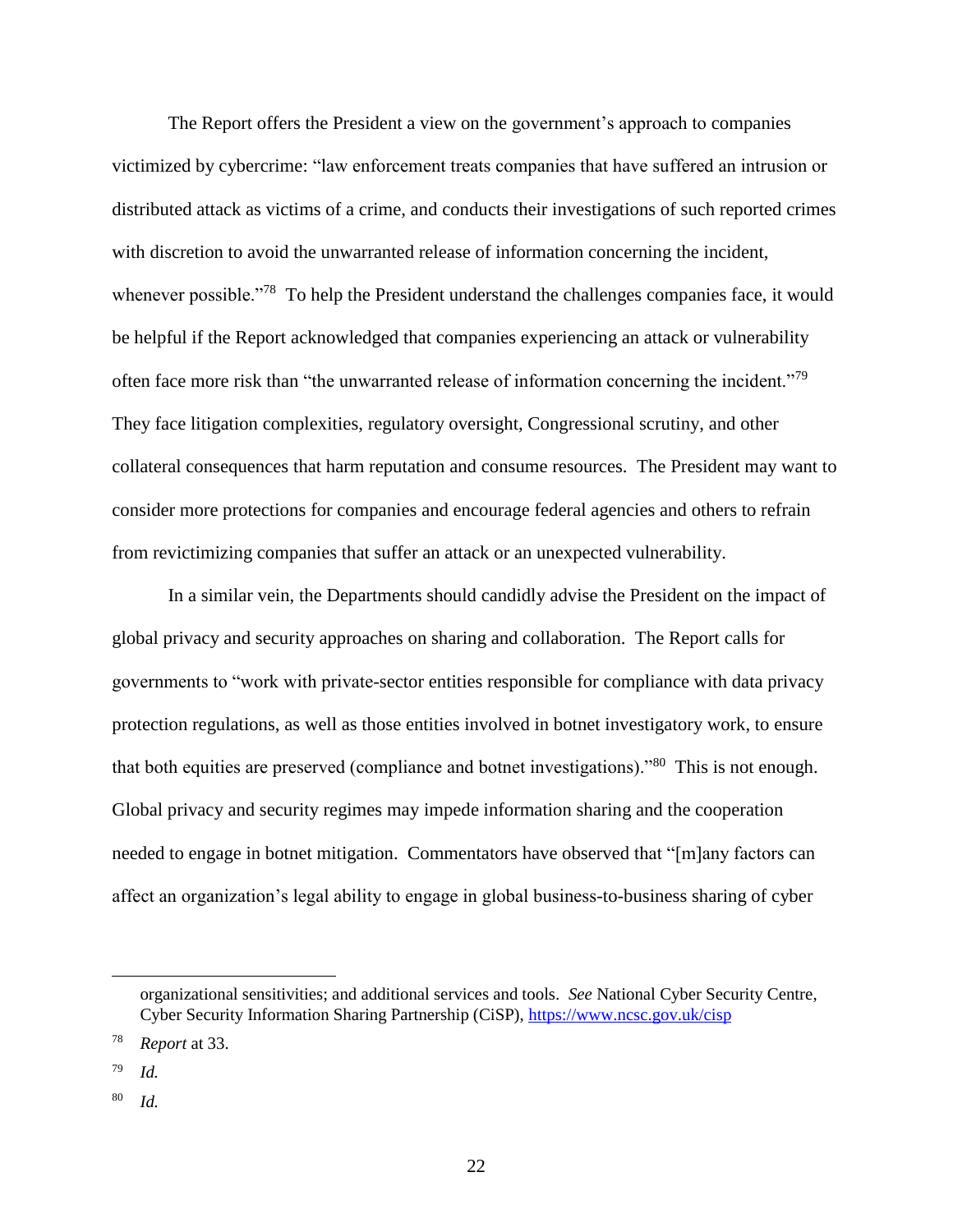threat information," including "whether IP addresses can be lawfully shared between organizations as cyber threat intelligence."<sup>81</sup> The Report should highlight the need for clear rules about sharing data between the private sector and U.S. and foreign government entities that do not run afoul of EU and other privacy laws.

## **B. In Action 4.3 the Report appears to open the door to regulation and sectorspecific security requirements, creating uncertainty.**

The Report discusses actions that sector-specific regulatory agencies can take to "promote ecosystem resilience."<sup>82</sup> It touts Federal Trade Commission ("FTC") enforcement and its unfairness authority under Section 5 of the FTC Act, and suggests that there should be a reexamination of agency efforts, including possible increased regulation or information collection. But the regulation of cybersecurity—whether network or device side—is likely to be counterproductive. Because of its dynamic nature, cybersecurity simply does not lend itself to regulation as an effective model. The Departments should avoid fostering regulatory uncertainty, which will chill collaboration and increase risk.

# **C. The Report should emphasize voluntary, risk-based collaboration with the operational technology community in Action 4.5.**

The Report states that "[t]he incorporation of networking functionality into operational technology has introduced new cybersecurity challenges that can be addressed only through the combined expertise of the cybersecurity and operational technology (OT) communities.<sup>88</sup> To facilitate cooperation, the Report suggests that the government expand "current engagements that

<sup>81</sup> Tom Spring, *New EU Privacy Laws Will Complicate B2B Data Sharing*, Threat Post (June 26, 2017) (quoting Clare Sullivan, Georgetown University Law Center Professor and Fellow at the Center on National Security and the Law), [https://threatpost.com/new-eu-privacy-laws-will-complicate-b2b](https://threatpost.com/new-eu-privacy-laws-will-complicate-b2b-data-sharing/126518/)[data-sharing/126518/](https://threatpost.com/new-eu-privacy-laws-will-complicate-b2b-data-sharing/126518/)

<sup>82</sup> *Report* at 34.

<sup>83</sup> *Id.* at 35.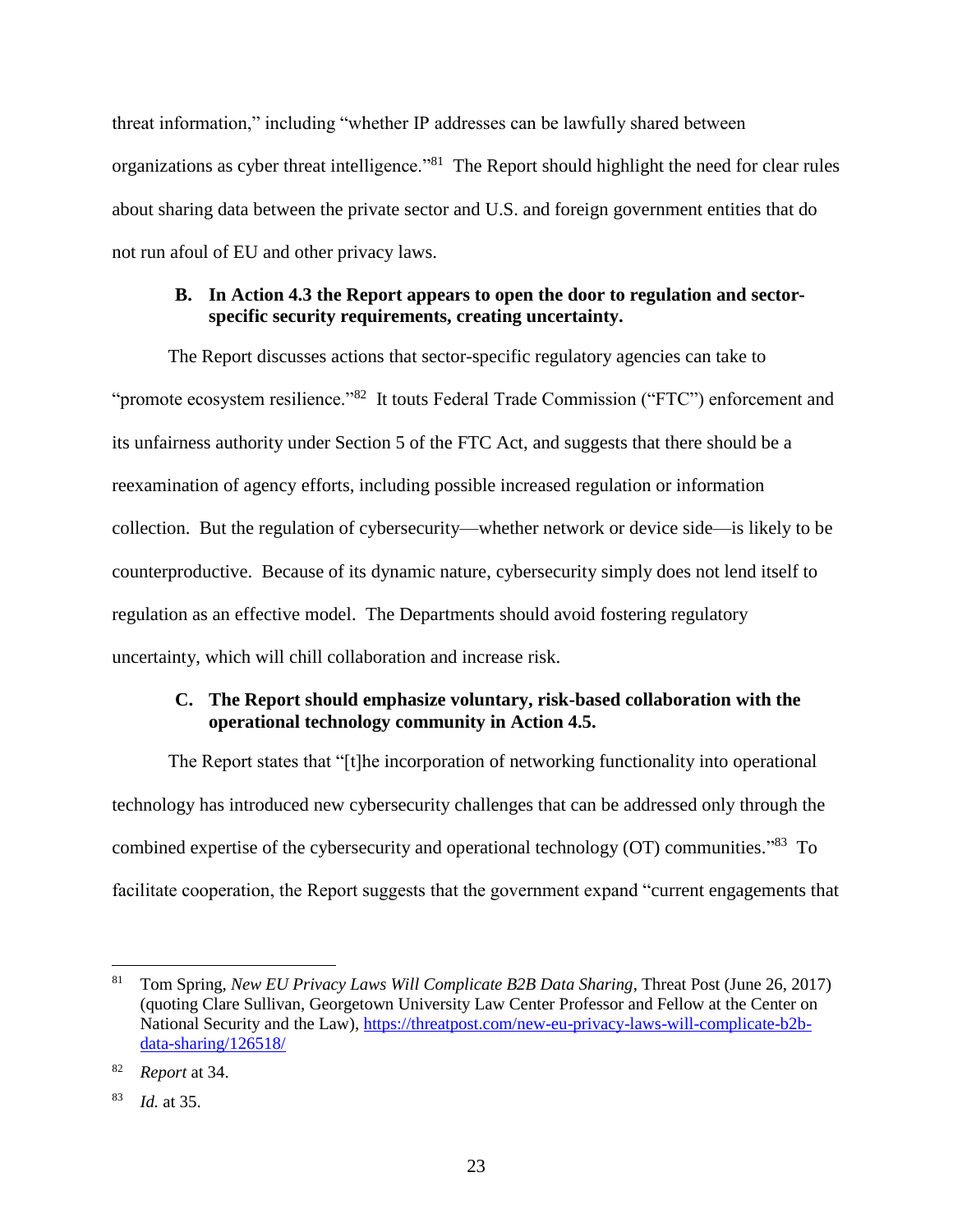bring the cybersecurity and OT communities together to share knowledge and expertise and that promote awareness and accelerate technology transfer from the cybersecurity community." CTIA agrees that collaboration is appropriate, as long as it is on a voluntary, risk-based basis. Like other ecosystems, there is a vast range of appropriate security controls and measures within the OT environment. The suitability of a particular control or measure depends on the nature and sensitivities of the operations. By emphasizing voluntary, risk-based collaboration, the Report would promote flexibility and allow for targeted collaborations that address individualized risks.

#### **VIII. AWARENESS, EDUCATION SOLUTIONS, AND PRIVATE INNOVATION SHOULD BE EXPANDED IN GOAL FIVE. 84**

Goal Five claims that to "enhance the resilience of the Internet and communications ecosystem against distributed threats, all stakeholders must recognize and be prepared to execute their roles and responsibilities."<sup>85</sup> Many of the identified Actions promote certifications, disclosures, or labeling. While there is promising work in the private sector on voluntary certifications, it is premature to begin selecting or preferring an approach. CTIA expects the emergence of certifications that are business-to-business, business-to-consumer, and suitable for home use. The Report should acknowledge this coming diversity and ensure that nothing the government does stymies innovations in certifications.

### **A. Action 5.1 should recognize complexities of consumer disclosures and informational tools for home IoT devices.**

The Report finds that "[i]n an ideal world, consumers would prefer IoT products that also protect their security and privacy, but security-conscious consumers cannot easily identify IoT products that were designed to be secure."<sup>86</sup> It envisions the use of "consumer-oriented testing

<sup>&</sup>lt;sup>84</sup> CTIA does not offer comment on Actions 5.3 or 5.4.

<sup>85</sup> *Report* at 35.

<sup>86</sup> *Id.*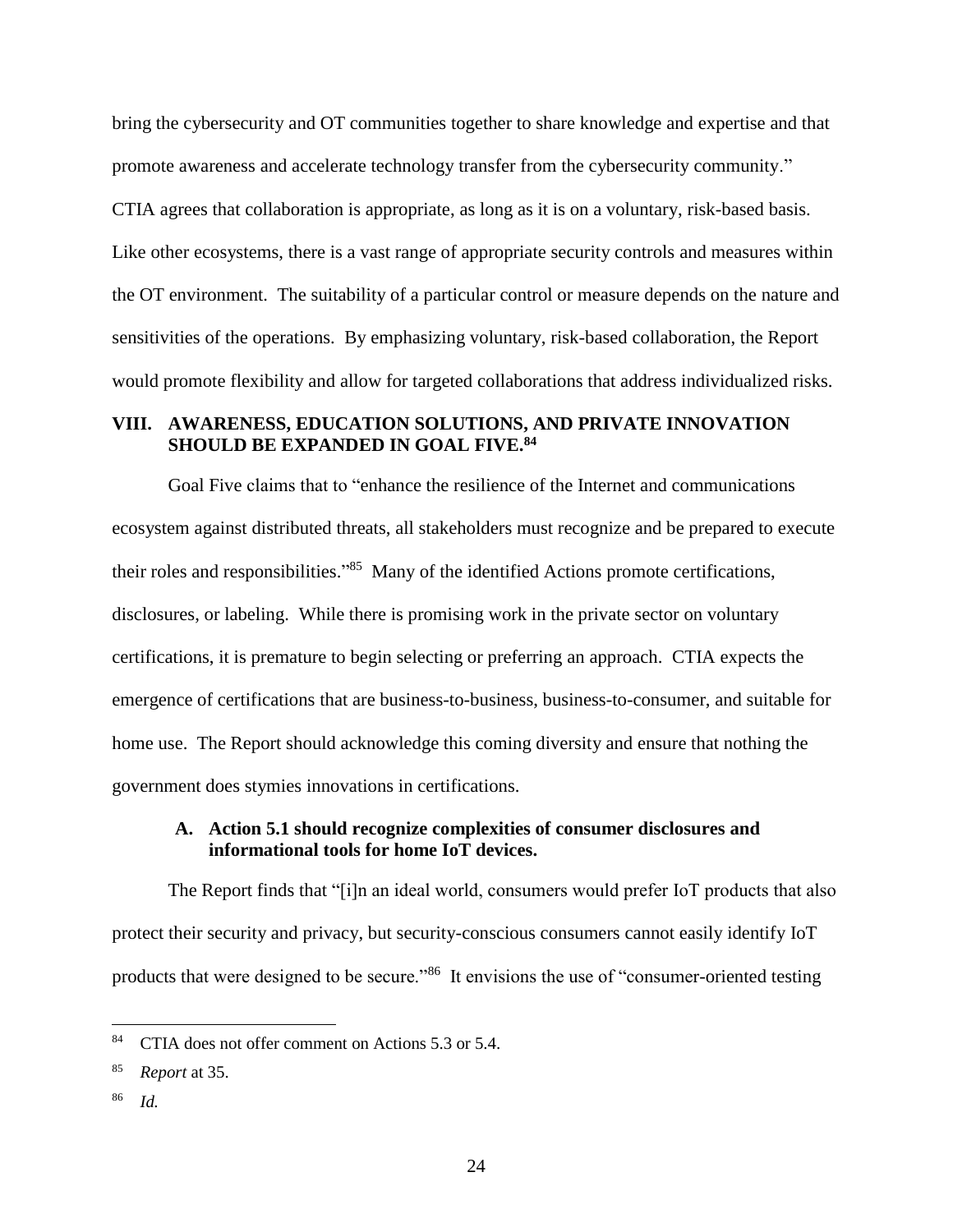organizations" as part of its goal that the private sector "devise an efficient and effective assessment and labeling approach for IoT devices."

This focuses too much on consumer disclosures, the merits of which remain uncertain. Consumer disclosures can be complex, and conveying nuance is difficult. Too many or complex disclosures result in notice fatigue.<sup>87</sup> The Report should take a cautious approach and not overemphasize their perceived benefits. The Report also does not seem to leave room for the development of managed home services. As previously noted, it should more closely align with the NSTAC Report's recommendation to "promote home management services."<sup>88</sup>

### **B. The Departments should not promote "labeling schemes for industrial IoT applications" in Action 5.2 because innovation will shape certifications and disclosures.**

The Report claims that critical infrastructure and industrial IoT deployment environments present "significantly higher risks to the nation than home applications."<sup>89</sup> It states that "[t]he private sector should establish an efficient but robust evaluation process to ensure that IoT devices for these sectors offer enhanced resilience at an appropriate level of assurance."

The Report's emphasis on industrial labeling is misguided. It is not clear that industrial IoT needs "labeling" at all. Rather, the industry will continue to see certifications and other assurance mechanisms develop for products, services, and enterprise information-system security personnel. Indeed, they have already begun to emerge. For example, Underwriters Laboratories

<sup>&</sup>lt;sup>87</sup> Prepared Statement of the FTC, Hearing on Discussion Draft of H.R.<sub>15</sub>, Data Security and Breach Notification Act of 2015 Before the Subcomm. on Commerce, Manufacturing, & Trade of the H. Comm. on Energy & Commerce, 114th Cong. (Mar. 18, 2015) ("[A]ny trigger for providing notification should be sufficiently balanced so that consumers can take steps to protect themselves when their data is at risk, while avoiding over-notification, which may confuse consumers or cause them to ignore the notices they receive."), [https://www.ftc.gov/system/files/documents/public\\_statements/630961/150318datasecurity.pdf](https://www.ftc.gov/system/files/documents/public_statements/630961/150318datasecurity.pdf)

<sup>88</sup> *NSTAC Report* at § 3.2.

<sup>89</sup> *Report* at 36.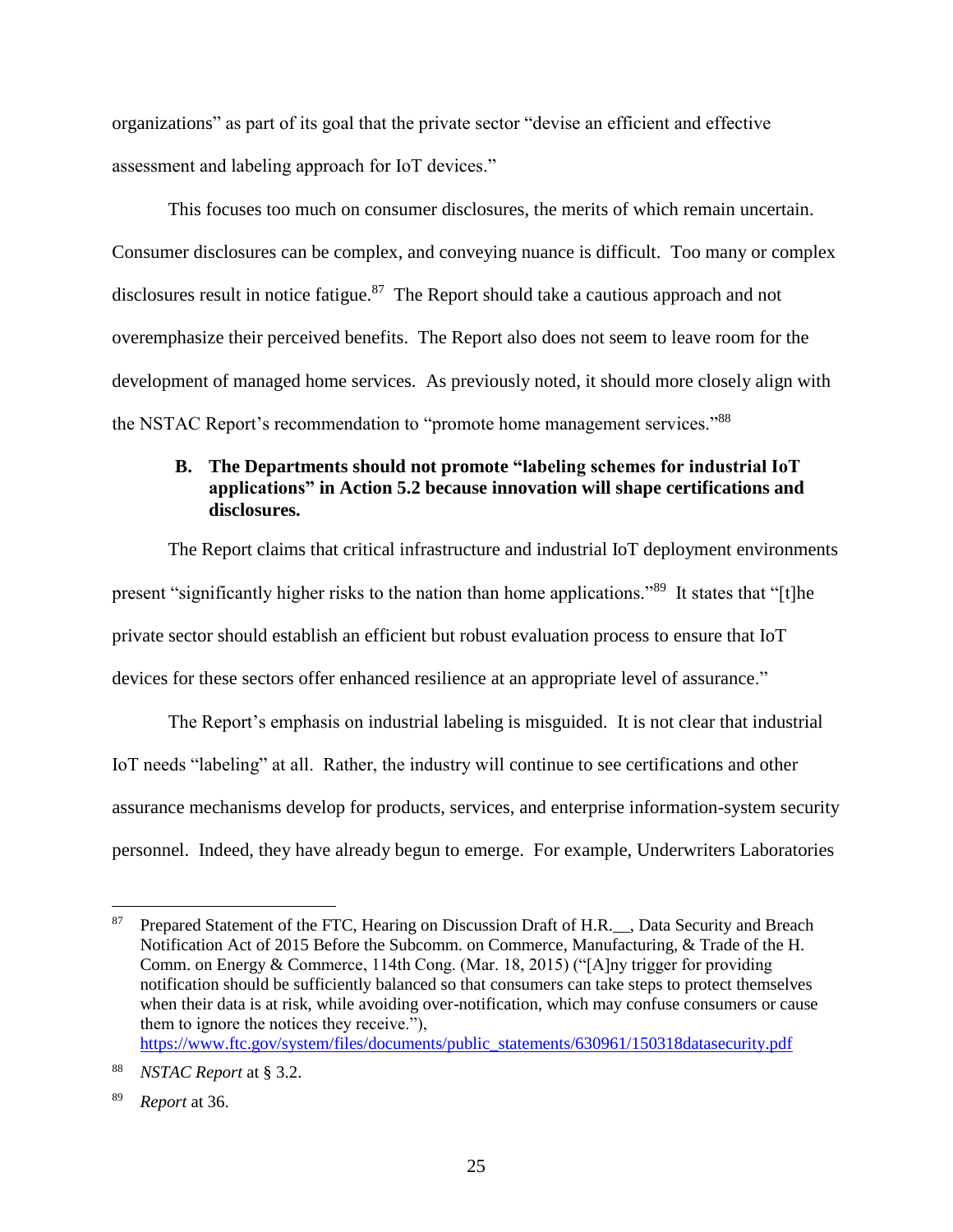(UL) has developed the Cybersecurity Assurance Program (CAP) to certify IoT products. $90$ Other programs include the DOD-approved Global Industrial Cyber Security Professional (GICSP),<sup>91</sup> as well as Praetorian, which offers "end-to-end [IoT] penetration testing and security assessment services."<sup>92</sup> The Report should recognize these efforts and promote solutions that allow the private sector to innovate, foster competition, and enable stronger security.

## **C. The Departments should expand on Action 5.5's call for a public awareness campaign, but not focus on "home IoT" branding.**

Action 5.5 states that the "government should increase its strategic engagement and convening power with targeted user communities and civil society to improve security adoption and awareness."<sup>93</sup> Such a discussion should be far broader than disclosures about home IoT or particular approaches, and the government should do more than simply raise public awareness. The U.S. Chamber of Commerce, <sup>94</sup> NSTAC, and others have called for broad-based security awareness campaigns.<sup>95</sup> These campaigns could build on Stop.Think.Connect., but should do more to focus on individual and enterprise users' responsibilities and available security options.

 $\overline{a}$ <sup>90</sup> Rob Enderle, *New IoT security certification aims to make the world safer*, CIO (May 20, 2016), [https://www.cio.com/article/3073263/security/new-iot-security-certification-aims-to-make-the-world](https://www.cio.com/article/3073263/security/new-iot-security-certification-aims-to-make-the-world-safer.html)[safer.html](https://www.cio.com/article/3073263/security/new-iot-security-certification-aims-to-make-the-world-safer.html)

<sup>91</sup> GIAC, *Global Industrial Cyber Security Professional (GICSP)*, <https://www.giac.org/certification/global-industrial-cyber-security-professional-gicsp>

<sup>92</sup> Praetorian, *Gain confidence that your Internet of Things devices and data are secure*, [https://www3.praetorian.com/internet-of-things-security-](https://www3.praetorian.com/internet-of-things-security-1030?creative=229660642207&keyword=%2Biot%20%2Bsecurity&matchtype=b&network=g&device=c&gclid=EAIaIQobChMI0d7e3Pnc2AIVmYizCh13yg7OEAAYAiAAEgJL0PD_BwE)[1030?creative=229660642207&keyword=%2Biot%20%2Bsecurity&matchtype=b&network=g&devi](https://www3.praetorian.com/internet-of-things-security-1030?creative=229660642207&keyword=%2Biot%20%2Bsecurity&matchtype=b&network=g&device=c&gclid=EAIaIQobChMI0d7e3Pnc2AIVmYizCh13yg7OEAAYAiAAEgJL0PD_BwE) [ce=c&gclid=EAIaIQobChMI0d7e3Pnc2AIVmYizCh13yg7OEAAYAiAAEgJL0PD\\_BwE](https://www3.praetorian.com/internet-of-things-security-1030?creative=229660642207&keyword=%2Biot%20%2Bsecurity&matchtype=b&network=g&device=c&gclid=EAIaIQobChMI0d7e3Pnc2AIVmYizCh13yg7OEAAYAiAAEgJL0PD_BwE)

<sup>93</sup> *Report* at 38.

<sup>94</sup> *See* U.S. Chamber of Commerce & Wiley Rein LLP, *The IoT Revolution and Our Digital Security: Principles for IoT Security* (Sept. 2017), [https://www.wileyrein.com/assets/htmldocuments/FINAL%20REPORT%20-](https://www.wileyrein.com/assets/htmldocuments/FINAL%20REPORT%20-%20The.IoT.Revolution..Our.Digital.Security.Final%20002.pdf) [%20The.IoT.Revolution..Our.Digital.Security.Final%20002.pdf](https://www.wileyrein.com/assets/htmldocuments/FINAL%20REPORT%20-%20The.IoT.Revolution..Our.Digital.Security.Final%20002.pdf)

<sup>95</sup> *See* Comments of CTIA, *Security and Privacy Controls for Federal Information Systems and Organizations*, DRAFT NIST SP 800-53 (filed Sept. 12, 2017).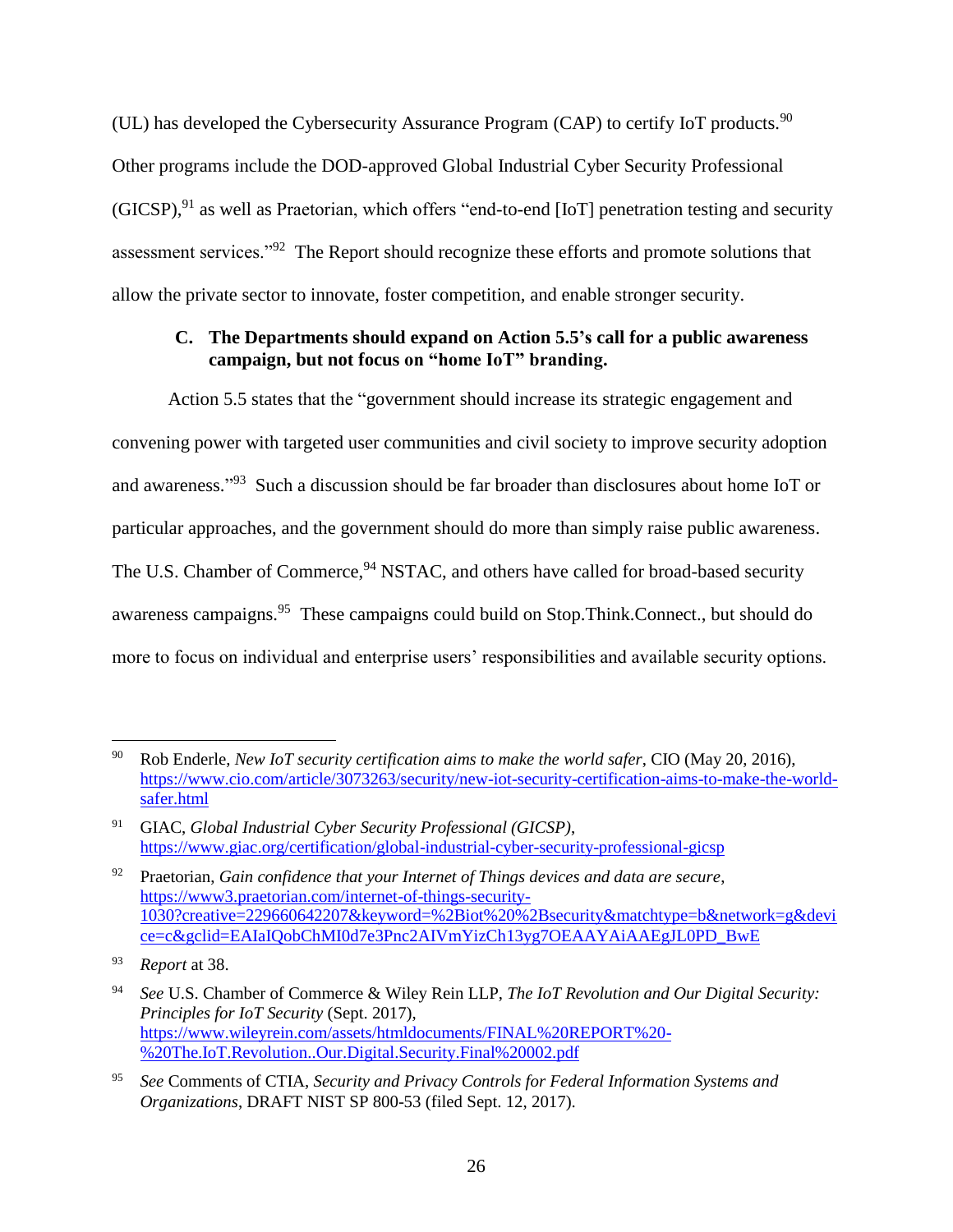Again, the NSTAC Report is instructive. It states that "[t]he Nation needs an informed digital citizenry. Individuals and enterprises must understand how their decisions impact networks, systems, and each other."<sup>96</sup> It further claims that this effort should amplify "[b]est practices to mitigate attacks [with a] focus on user and enterprise education about networking hygiene and vulnerability management. This includes strong authentication, turning off unwanted features, and updating services."<sup>97</sup> The NSTAC Report cites the UK as an example of education collaboration, noting that "[t]he U.K. Government has launched a variety of public awareness campaigns aimed at educating the public about safer practices. It collaborated with large device manufacturers for two-factor authentication accounts… the government also uses its websites to remind users to upgrade their software."<sup>98</sup> Other efforts across Europe have also focused on end-user education for both individual and enterprise users.<sup>99</sup>

To encourage broad adoption, government efforts need to be streamlined. The NSTAC Report notes that "[t]he government has resources in place to educate consumers [but] the

<sup>96</sup> *NSTAC Report* at Executive Summary, Key Lessons Learned.

<sup>97</sup> *Id.* at § 2.2. *See also* Wiley Rein and Chamber White Paper [The IoT Revolution,](https://www.wileyrein.com/assets/htmldocuments/FINAL%20REPORT%20-%20The.IoT.Revolution..Our.Digital.Security.Final%20002.pdf) at 28 (citing consumer education and enterprise user education as vital), [https://www.wileyrein.com/assets/htmldocuments/FINAL%20REPORT%20-](https://www.wileyrein.com/assets/htmldocuments/FINAL%20REPORT%20-%20The.IoT.Revolution..Our.Digital.Security.Final%20002.pdf) [%20The.IoT.Revolution..Our.Digital.Security.Final%20002.pdf;](https://www.wileyrein.com/assets/htmldocuments/FINAL%20REPORT%20-%20The.IoT.Revolution..Our.Digital.Security.Final%20002.pdf) FCC. CSRIC II, Working Group 2A: Final Report. Cyber Security Best Practices, at 91 (Mar. 2011) ("The FCC CSRIC recommendations emphasized the importance of educating end-users on protective measures, such as strong passwords, anti-virus software, firewalls, and accepting updates."), <https://transition.fcc.gov/pshs/docs/csric/WG2A-Cyber-Security-Best-Practices-Final-Report.pdf>

<sup>98</sup> *NSTAC Report* at § 3.6.

<sup>99</sup> *See, e.g.*, European Cyber Security Month, *What is ECSM?* available at: <https://cybersecuritymonth.eu/about-ecsm/whats-ecsm> (ENISA, the European Commission DG CONNECT, and partners are deploying Europeans Cyber Security Month every October.) (*See* page 29); *See also* Raj Samani. McAfee, UK. Briefing to the NSTAC ICR Subcommittee. August 15, 2017. (The NSTAC Report cites the EU "No More Ransom" project, a collaboration between the European Cybercrime Center, Dutch police, and commercial companies including Amazon Web Services).